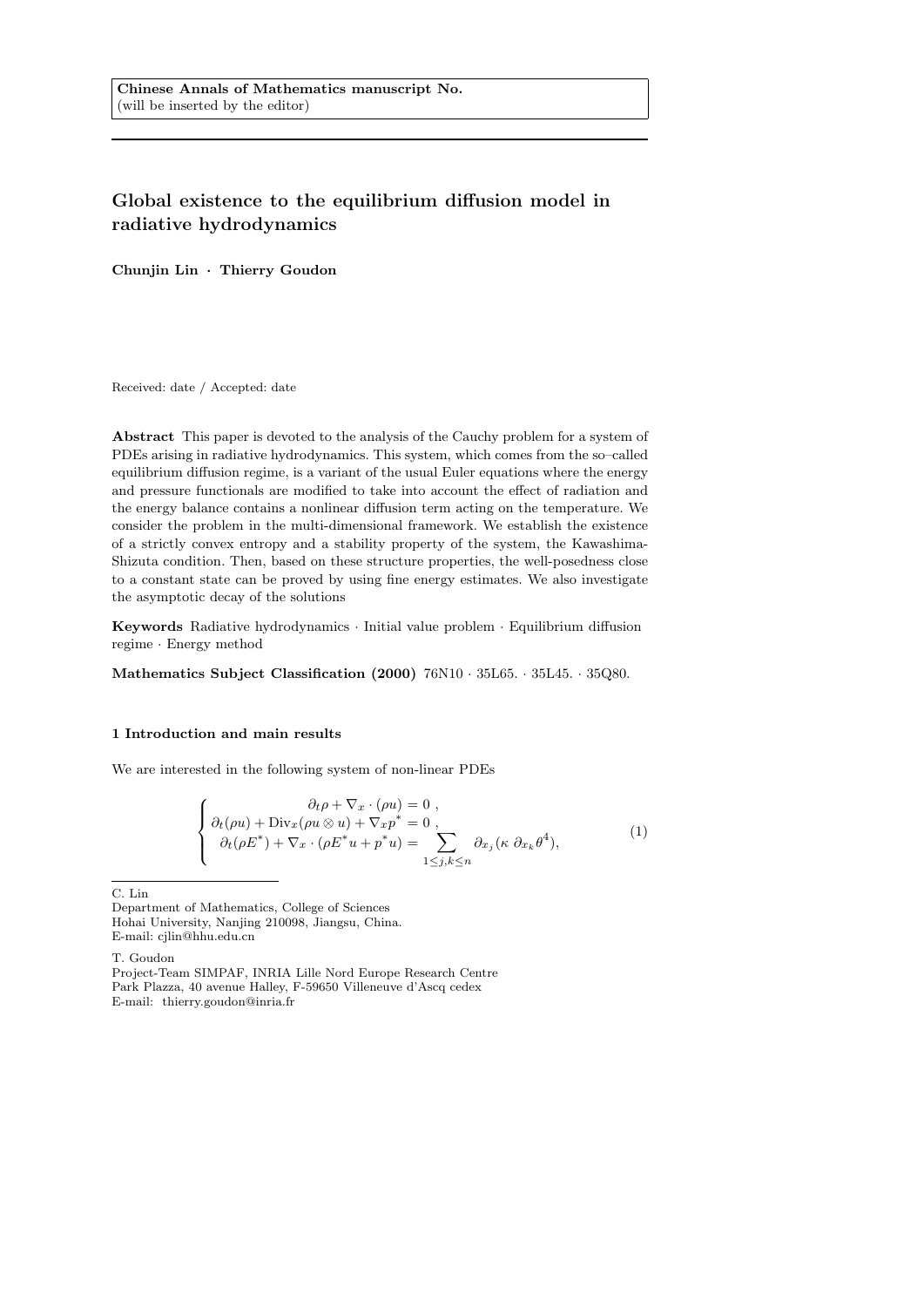with  $\kappa > 0$ . The unknowns  $\rho > 0$ ,  $u \in \mathbb{R}^n$  and  $\theta > 0$ , which depend on the time and space variables  $t \geq 0$ ,  $x \in \mathbb{R}^n$ , are the density, velocity and temperature of a radiating gas, respectively. In the so–called equilibrium diffusion model the specific total energy  $E^*$ , the internal energy  $e^*$  and the pressure  $p^*$  are defined by the relation

$$
p^* = p + \frac{1}{3}\mathcal{P}\theta^4, \qquad E^* = e^* + \frac{|u|^2}{2}, \qquad e^* = e + \frac{\mathcal{P}\theta^4}{\rho}, \tag{2}
$$

completed with the perfect gas law as an equation of state for the material pressure

$$
p = \frac{\rho \theta}{\gamma}, \qquad e = \frac{\theta}{\gamma(\gamma - 1)},\tag{3}
$$

where  $\gamma > 1$  is the adiabatic constant. The dimensionless constant  $\mathcal{P} > 0$  is the ratio of the radiative energy to the fluid energy: as  $P = 0$  we recover the standard equations of gas dynamics with a non-linear thermal diffusion. Hence  $P$  modifies the pressure law and the definition of the total energy; it characterizes the influence of radiation on the fluid dynamics. The system (1)–(3) can be obtained by considering the small optical depth regime from a more complete system coupling gas dynamics to a kinetic equation describing the evolution of the radiative intensity. Note that here we neglect viscous and heat conduction effects as well as any relativistic effects. The diffusion term in the energy equation still comes from the asymptotics and the coefficient  $\kappa$ depends on scattering and emission/absorption properties of the material. For further details on the physical background we refer to [19]; many details on the derivation of the equations can be found in  $[1]$ ,  $[14]$ ,  $[5]$ ,  $[12]$ . We also refer to  $[6]$  for a review of mathematical topics issued form radiative transfer theory.

Clearly, the constant state  $\bar{\rho} > 0$ ,  $u = 0$  and  $\bar{\theta} > 0$  is a particular and physically relevant solution of  $(1)$ – $(3)$ . We wish to prove the global well-posedness of the problem at the price of considering initial data close to such a constant state. More precisely, our main result states as follows

**Theorem 1** Let  $\bar{v} = (\bar{\rho}, 0, \bar{\theta})^t$  be a constant state with  $\bar{\rho} > 0$  and  $\bar{\theta} > 0$ . Let  $d >$  $\frac{n}{2}+2$  be an integer. There exists a positive constant  $\varepsilon$  such that for any initial data  $\tilde{v}_0 = (\rho_0, u_0, \theta_0)^t$  satisfying  $||v_0 - \bar{v}||_{H^d(\mathbb{R}^n)} \leq \varepsilon$ , there exists a unique global solution of (1)–(3) such that  $v = (\rho, u, \theta)^t$  satisfies  $v - \overline{v} \in C([0, +\infty); H^d(\mathbb{R}^n))$ . Furthermore, the solution v satisfies the following inequality

$$
||v(t) - \bar{v}||_{H^d(\mathbb{R}^n)}^2 + \int_0^t (||\nabla_x v(\tau)||_{H^{d-1}(\mathbb{R}^n)}^2 + ||\sum_{1 \le j \le n} \partial_{x_j} \theta(\tau)||_{H^d(\mathbb{R}^n)}^2) d\tau \n\le C ||v_0 - \bar{v}||_{H^d(\mathbb{R}^n)}^2,
$$

for some constant C which may depend on  $\varepsilon$  but is uniform with respect to the time variable t.

The analysis is completed with the following result where the asymptotic trend to the constant state is established.

Theorem 2 Let the assumptions of Theorem 1 be fulfilled. Assume that the initial data  $v_0$  satisfies  $v_0 - \bar{v} \in H^d(\mathbb{R}^n) \cap L^1(\mathbb{R}^n)$ . There exists positive constants  $\varepsilon$  and C such that if  $||v_0 - \bar{v}||_{H^d(\mathbb{R}^n)} + ||v_0 - \bar{v}||_{L^1(\mathbb{R}^n)} \leq \varepsilon$ , then the global solution v obtained in Theorem 1 satisfies the following decay estimate

$$
||v(t) - \bar{v}||_{H^{d-1}(\mathbb{R}^n)} \leq C(||v_0 - \bar{v}||_{H^d(\mathbb{R}^n)} + ||v_0 - \bar{v}||_{L^1(\mathbb{R}^n)})(1+t)^{-\frac{n}{4}}.
$$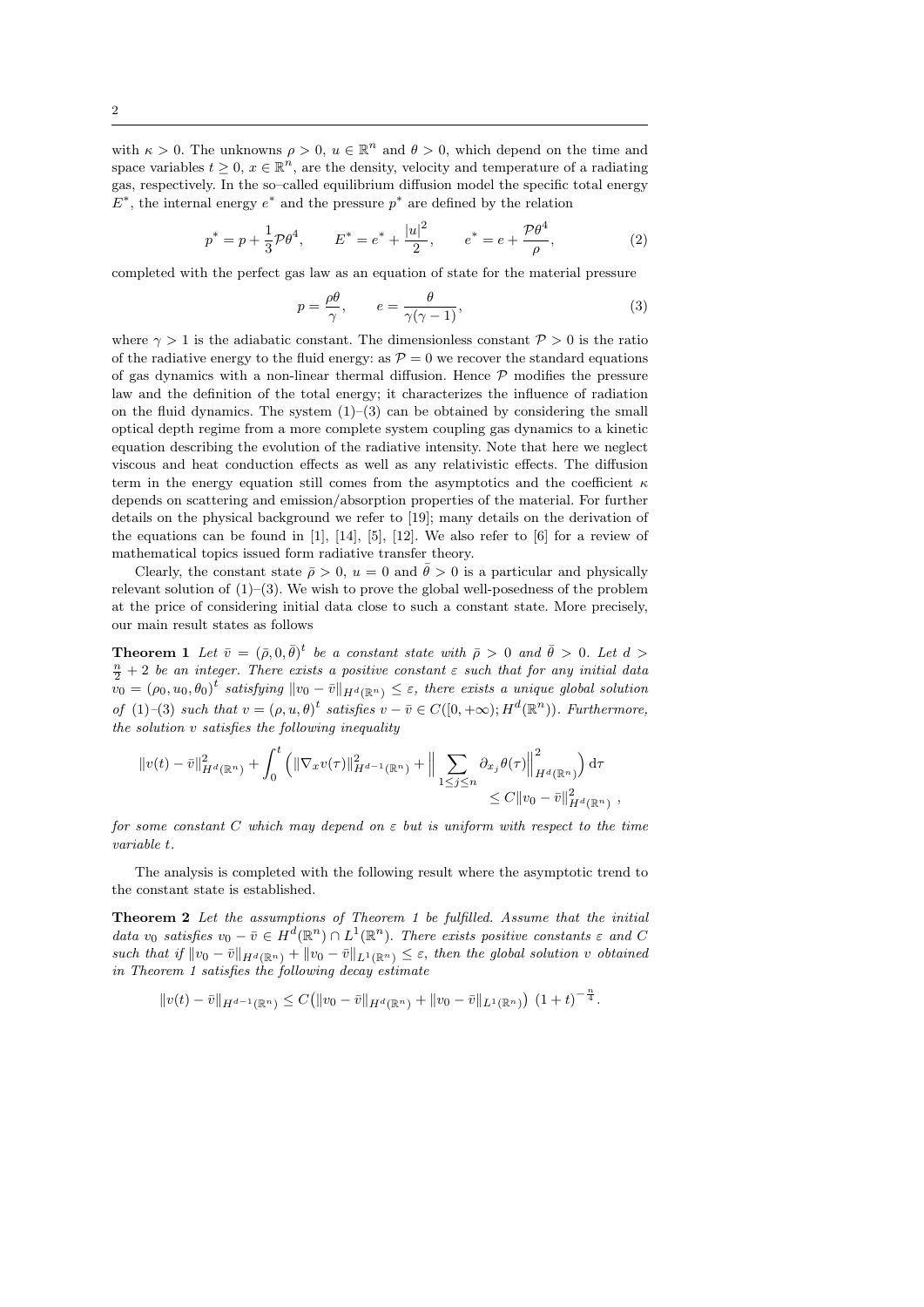For the usual gas dynamics system with viscosity and/or heat conduction, the analysis of the well-posedness close to a constant state and convergence to the equilibrium dates back to [17], [18]. Then, general structure properties which imply stability estimates have been exhibited in [21]. In particular, these properties are at the basis of the analysis of the non–equilibrium model of radiative hydrodynamics performed for the one-dimensional framework in [9], [10]. For this model the temperature of radiation does not equilibrate to the material temperature and radiation is coupled to hydrodynamics through an additional elliptic equation. Similarly, the structure properties of the non–equilibrium model can be used for dealing with perturbations of smooth shock profiles, see [12], [13]. Recently, the method has been extended for general hyperbolic system of balance laws in [7] for the one dimensional setting and in [22], [11] for multidimensional problems. We refer to [2], [3] for applications to asymptotic problems. In this work, our purpose is to prove the analogue of the results of [10] for the multi– dimensional equilibrium model  $(1)$ – $(3)$ . According to the above mentioned references, the main argument of the analysis is two–fold: first, we need to identify a strictly convex entropy for the system, and, second, we shall check that the Kawashima-Shizuta stability condition holds. The paper is then organized as follows. In Section 2, we show that the system  $(1)$ – $(3)$  admits a stricly convex entropy and establish the structure property. Section 3 is devoted to the energy estimates which prove that the system is globally well-posed for small enough perturbations of a constant state, i.e Theorem 1. Finally, in Section 4 we show the convergence of the solution to the equilibrium state with an algebraic rate, i.e Theorem 2 (which compares to [9, Theorem 8.1] for the one–dimension non–equilibrium model).

Remark 1 In the one-dimensional case  $(n = 1)$  we can slightly relax the regularity requirements in Theorem 1 by assuming  $d \geq 2$  only. We refer to Remark 2 for the modification of the proof which relies on the Gagliardo-Nirenberg inequality.

#### 2 Entropy function and the structure of system (1)

It is convenient to introduce the vector of conserved quantities  $w = (\rho, \rho u, \rho E^*)^t$ , which takes values in  $\mathbb{R}^+ \times \mathbb{R}^n \times \mathbb{R}^+$ . System (1) can be recast as

$$
\partial_t w + \sum_{j=1}^n \partial_{x_j} \{ F_j(w) \} = \begin{pmatrix} 0 \\ 0 \\ \sum_{1 \le j,k \le n} \partial_{x_j x_k}^2 g(w) \end{pmatrix}, \tag{4}
$$

with

$$
F_j(w)=\left(\begin{matrix}\rho u_j\\ \rho u_ju+p^*l_j\\ (\rho E^*+p^*)u_j\end{matrix}\right),\qquad g(w)=\kappa\theta^4,
$$

where  $l_j$  denotes the *j*th unit vector in  $\mathbb{R}^n$ .

Of course, we can work equivalently with the density  $\rho > 0$ , the velocity  $u \in \mathbb{R}^n$ and the temperature  $\theta > 0$  as independent thermodynamical variables. Denoting  $v =$  $(\rho, u, \theta)^t$  and using  $(2)$ – $(3)$  we can consider w as a function of v: the mapping  $v \mapsto w(v)$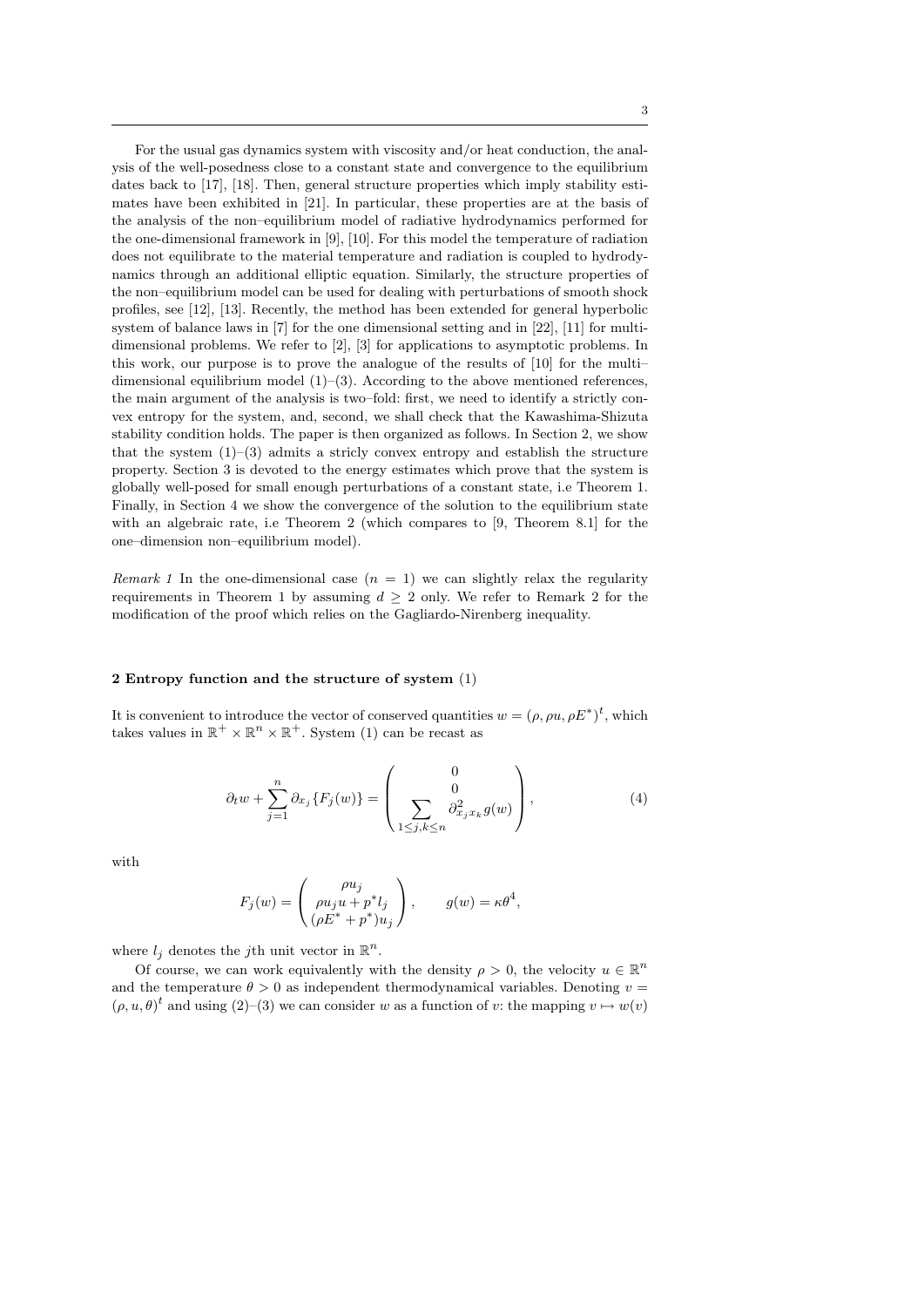is a diffeomorphism from  $\mathcal{D}_v = \mathbb{R}^+ \times \mathbb{R}^n \times \mathbb{R}^+$  onto  $\mathcal{D}_w = \mathbb{R}^+ \times \mathbb{R}^n \times \mathbb{R}^+$ , and the Jacobian of this mapping reads

$$
D_v w(v) = \begin{pmatrix} 1 & 0 & 0 \\ u & \rho \mathbb{I}_n & 0 \\ E & \rho u^t & \frac{\rho}{\gamma(\gamma - 1)} + 4\mathcal{P}\theta^3 \end{pmatrix},
$$

where  $\mathbb{I}_n$  stands for the  $n \times n$  unit matrix. Therefore, as far as the solution is smooth the system (1) can be written equivalently as

$$
D_v w(v) \partial_t v + \sum_{j=1}^n D_v F_j(w(v)) \partial_{x_j} v = \begin{pmatrix} 0 \\ 0 \\ \sum_{1 \le j,k \le n} \partial_{x_j x_k}^2 g(w) \end{pmatrix} . \tag{5}
$$

Equation (5) is completed by imposing the initial data

$$
v(0, x) = v_0(x) := (\rho_0, u_0, \theta_0)^t(x),
$$

and  $w_0(x) = w(v_0(x))$  is the initial data for the system (4).

In the pure hydrodynamic case,  $P = 0$ , the Euler equations admits an entropy  $w \mapsto \eta(w) \in \mathbb{R}$  which is a strictly convex function of the conserved quantities w such that there exists a entropy-flux Q verifying  $\partial_t \eta + \sum_{j=1}^n \partial_{x_j} Q_j = 0$ . Since here the definition of the pressure  $p^*$ , the total energy  $E^*$  and the internal energy  $e^*$  accounts for the influence of radiation, the definition of the entropy functional is modified too. We set  $\eta = -\rho s^*$  and we impose the following modified equation of state

$$
\theta \, \mathrm{d}s^* = \, \mathrm{d}e^* + p^* \, \mathrm{d}\frac{1}{\rho}.
$$

We define the entropy variable

$$
U = D_w \eta(w)^t = \left( -s^* - \frac{|u|^2}{2\theta} + \frac{4\mathcal{P}\theta^3}{3\rho} + \frac{1}{\gamma - 1}, \frac{u}{\theta}, -\frac{1}{\theta} \right)^t,
$$

and we can check that the Hessian matrix  $D^2_{ww}\eta(w)$  is indeed positive definite.

The remarkable fact is that the entropy provides a natural symetrization for the system  $(5)$ . Indeed, let us now consider U as a function of the state variable v: the mapping  $v \mapsto U(v)$  is a diffeomorphism, the Jacobian matrix of which reads

$$
D_v U(v) = \begin{pmatrix} \frac{1}{\gamma \rho} & -\frac{u^t}{\theta} & -\frac{1}{\gamma(\gamma - 1)\theta} + \frac{|u|^2}{2\theta^2} \\ 0 & \frac{1}{\theta} \mathbb{I}_n & -\frac{u}{\theta^2} \\ 0 & 0 & \frac{1}{\theta^2} \end{pmatrix}.
$$

Multiply (5) from the left by  $(D_vU(v))^t$ . We obtain

$$
A^{0}(v)\partial_{t}v + \sum_{j=1}^{n} A_{j}(v)\partial_{x_{j}}v - B(\theta) \sum_{1 \leq j,k \leq n} \partial_{x_{j}x_{k}}^{2}v = b, \qquad (6)
$$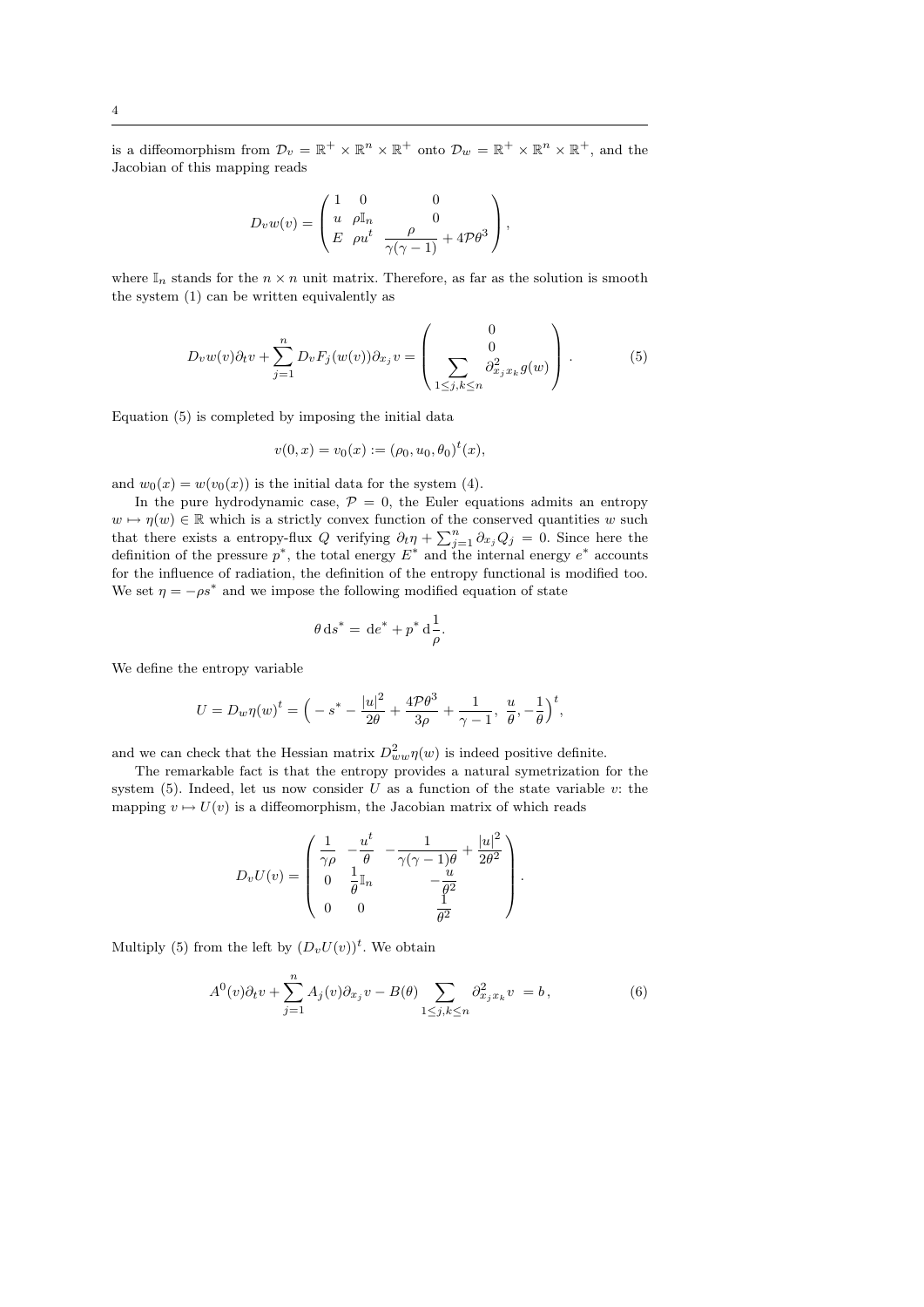with

$$
A^{0}(v) = (D_{v}U(v))^{t}D_{v}w(v) = \begin{pmatrix} \frac{1}{\gamma\rho} & 0 & 0 \\ 0 & \frac{\rho}{\theta}\mathbb{I}_{n} & 0 \\ 0 & 0 & \frac{\rho}{\gamma(\gamma-1)\theta^{2}} + 4\mathcal{P}\theta \end{pmatrix},
$$
  
\n
$$
A_{j}(v) = (D_{v}U(v))^{t}D_{v}F_{j}(w(v)) = \begin{pmatrix} \frac{u_{j}}{\gamma\rho} & \frac{1}{\gamma}t_{j}^{t} & 0 \\ \frac{1}{\gamma}t_{j} & \rho u_{j}\mathbb{I}_{n} & (\frac{\rho}{\gamma\theta} + \frac{4}{3}\mathcal{P}\theta^{4})t_{j} \\ 0 & (\frac{\rho}{\gamma\theta} + \frac{4}{3}\mathcal{P}\theta^{4})t_{j}^{t} & \frac{\rho u_{j}}{\theta^{2}\gamma(\gamma-1)} + 2\mathcal{P}\theta u_{j} \end{pmatrix},
$$
  
\n
$$
B(\theta) = \begin{pmatrix} 0 & 0 & 0 \\ 0 & 0 & 0 \\ 0 & 0 & 4\kappa\theta \end{pmatrix}, \qquad b = \begin{pmatrix} 0 & 0 & 0 \\ 12\kappa\left(\sum_{1 \leq j \leq n} \partial_{x_{j}}\theta\right)^{2} & 0 & 0 \\ 12\kappa\left(\sum_{1 \leq j \leq n} \partial_{x_{j}}\theta\right)^{2} & 0 & 0 \end{pmatrix}.
$$

We summarize the manipulations as follows:

**Proposition 1** We can rewrite the system (4) in the form (6), where, for any  $v \in \mathcal{D}_v$ , we have

- i)  $A^0(v)$  is symmetric and positive definite;
- ii)  $A_j(v)$  is symmetric, for any  $j = 1, 2, \dots, n$ .

The entropy function  $\eta(w)$  is a strictly convex function of w in the sense that the Hessian  $D^2_{ww}\eta(w)$  is positive definite.

Referring to [4], [15], [16], Proposition 1 tells us that (6) is a symmetrizable system in the sense of Friedrichs. Furthermore, (6) has another important structure property which can be seen as a stability condition: it satisfies the so–called Kawashima-Shizuta condition, see [21], that we discuss now.

We start by considering the linearized version of the system  $(6)$ : given a constant state  $\bar{v} = (\bar{\rho}, 0, \bar{\theta}) \in \mathcal{D}_v$ , we are concerned with

$$
A^{0}(\bar{v})\partial_{t}v + \sum_{1 \leq j \leq n} A_{j}(\bar{v})\partial_{x_{j}}v - B(\bar{\theta}) \sum_{1 \leq j,k \leq n} \partial_{x_{j}x_{k}}^{2}v = 0.
$$
 (7)

For  $\omega = (\omega_1, \dots \omega_n) \in \mathbb{S}^{n-1}$ , we set

$$
\mathbb{A}(\omega) = \sum_{j=1}^{n} A_j(\bar{v}) \omega_j, \qquad \mathbb{B}(\omega) = \sum_{1 \le j,k} B(\bar{\theta}) \omega_j \omega_k.
$$
 (8)

Proposition 2 The linear system (7) satisfies the following stability condition: for any  $\mu \in \mathbb{R}$  and  $\omega \in \mathbb{S}^{n-1}$ , we have

$$
(\mu A^0(\bar{v}) + A(\omega))\psi = 0, \qquad \mathbb{B}(\omega)\psi = 0,
$$

iff  $\psi = 0$  in  $\mathbb{R}^{n+2}$ .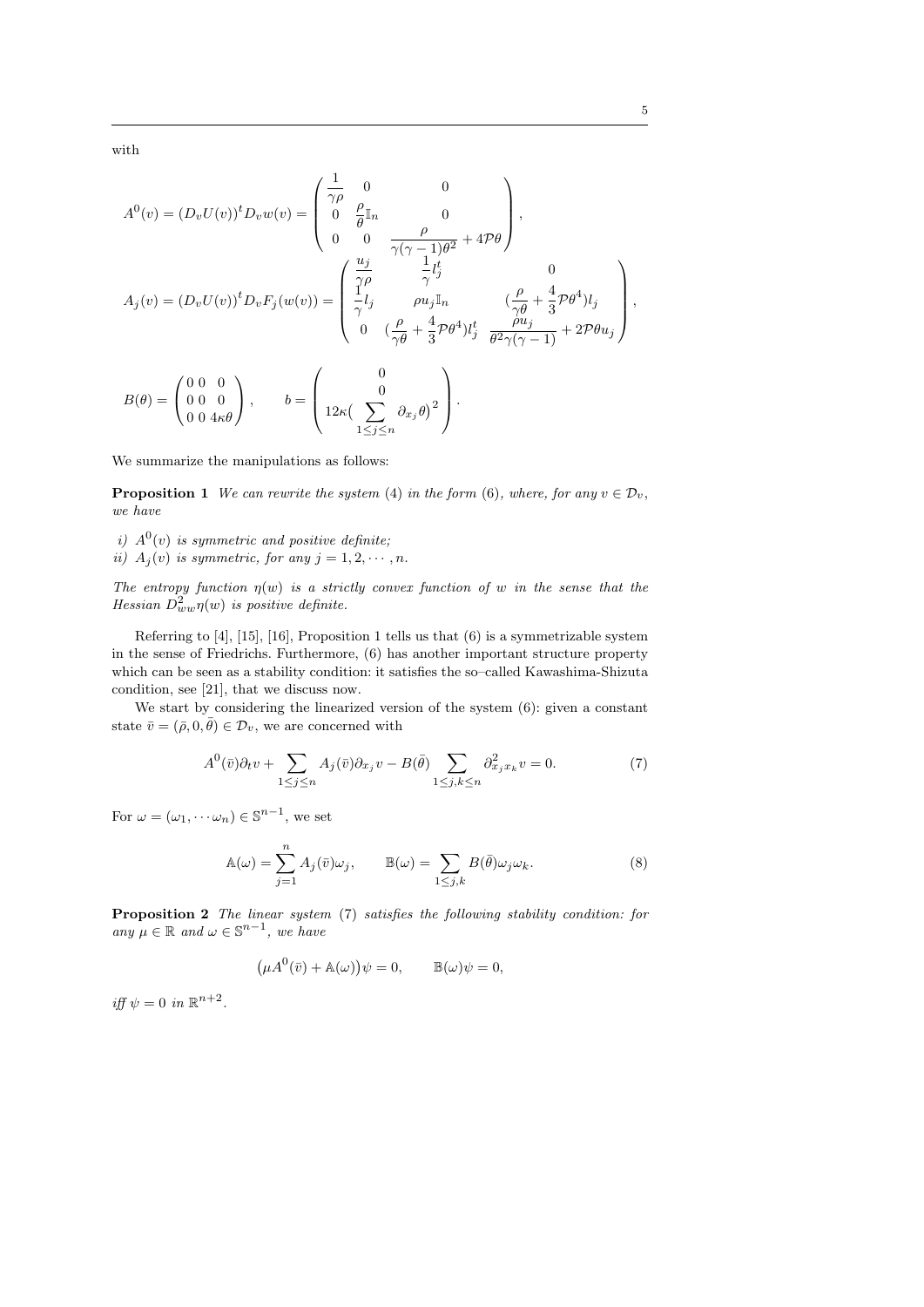*Proof* We recall that  $\bar{v} = (\bar{\rho}, 0, \bar{\theta})$ . Let

$$
\omega = (\omega_1, \dots, \omega_n)^t \in \mathbb{S}^{n-1}
$$
 and  $\psi = (y_0, y_1, \dots, y_n, y_{n+1})^t \in \mathbb{R}^{n+2}$ .

The equality  $\mathbb{B}(\omega)\psi = 0$  yields  $y_{n+1} = 0$ . Then we have

$$
\left(\mu A^{0}(\bar{v}) + \mathbb{A}(\omega)\right)\psi = \begin{pmatrix}\n\frac{1}{\gamma\bar{\rho}} & \frac{1}{\gamma}\omega^{t} & 0 \\
\frac{1}{\gamma}\omega & \frac{\bar{\rho}}{\bar{\theta}}\mathbb{I}_{n} & \left(\frac{\bar{\rho}}{\gamma\bar{\theta}} + \frac{4}{3}\mathcal{P}\bar{\theta}^{4}\right)\omega \\
0 & \left(\frac{\bar{\rho}}{\gamma\bar{\theta}} + \frac{4}{3}\mathcal{P}\bar{\theta}^{4}\right)\omega^{t} & \frac{\bar{\rho}}{\gamma(\gamma-1)\bar{\theta}^{2}} + 4\mathcal{P}\bar{\theta}\n\end{pmatrix}\begin{pmatrix}\ny_{0} \\
y_{1} \\
\vdots \\
y_{n} \\
0\n\end{pmatrix},
$$

which yields  $y_n = 0 = y_{n-1} = ... = y_1 = y_0$ . Thus we have  $\psi = 0$  in  $\mathbb{R}^{n+2}$  and the proof is complete.  $\Box$ 

Note that the stability condition in Proposition 2 can be rephrased by saying that, for any  $\omega \in \mathbb{S}^{n-1}$ , the kernel of  $\mathbb{B}(\omega)$  does not contain eigenvectors of the matrix  ${A^0(\bar{v})}\^{-1}\mathbb{A}(\omega)$ . This stability condition was first introduced in [21] and further developed in [7], [22]. We propose to use the stability condition to investigate the global existence and the asymptotic decay of the smooth solutions to the symmetric hyperbolicparabolic coupled system. It was shown in [21, Theorem 1.1] that the system (7) satisfies the stability condition stated in Proposition 2 iff it admits a compensating matrix in the following sense.

Proposition 3 There exists a matrix–valued function

$$
\omega \in \mathbb{S}^{n-1} \mapsto K(\omega) \in \mathcal{M}_{(n+2)\times (n+2)}
$$

such that

- i)  $\omega \mapsto K(\omega)$  is a  $C^{\infty}$  function on  $\mathbb{S}^{n-1}$  and it satisfies  $K(-\omega) = -K(\omega)$  for any  $\omega \in \mathbb{S}^{n-1};$
- ii)  $K(\omega)A_0(\bar{v})$  is a skew-symmetric matrix for any  $\omega \in \mathbb{S}^{n-1}$ ;
- iii) Denoting  $[X] = (X + X<sup>t</sup>)/2$  the symmetric part of the matrix X, the matrix  $[K(\omega) \mathbb{A}(\omega)] + \mathbb{B}(\omega)$  is symmetric and positive definite for any  $\omega \in \mathbb{S}^{n-1}$ .

The matrix  $K(\omega)$  is called the compensating matrix. The proof of the equivalence between Proposition 2 and Proposition 3 in the one-dimension case can be found in [9, Definition 4.1 & 4.2, Theorem 4.1 in connection to the study of the non-equilibrium model of radiative hydrodynamics. Here we omit the proof and only mention that the existence of a compensating matrix is a crucial ingredient in the proofs of Theorem 1 and Theorem 2. More precisely, as we will see below, the compensating matrix will be used to obtain the necessary  $L^2([0,t]; H^{d-1}(\mathbb{R}^n))$  estimate on the space derivatives of  $v.$  We will write the problem as a perturbation of the linearized system  $(7)$ , see  $(18)$ below; then, the compensating matrix is the structure ingredient which will allow us to derive non linear estimates on Sobolev norms of the unknown, see Theorem 3, that eventually justifies the global existence statement. Moreover,  $K(\omega)$  will also be used to derive the point-wise estimates of the solution to the homogeneous system (7), with which we can get the asymptotic decay of the solutions to the equilibrium diffusion model (6).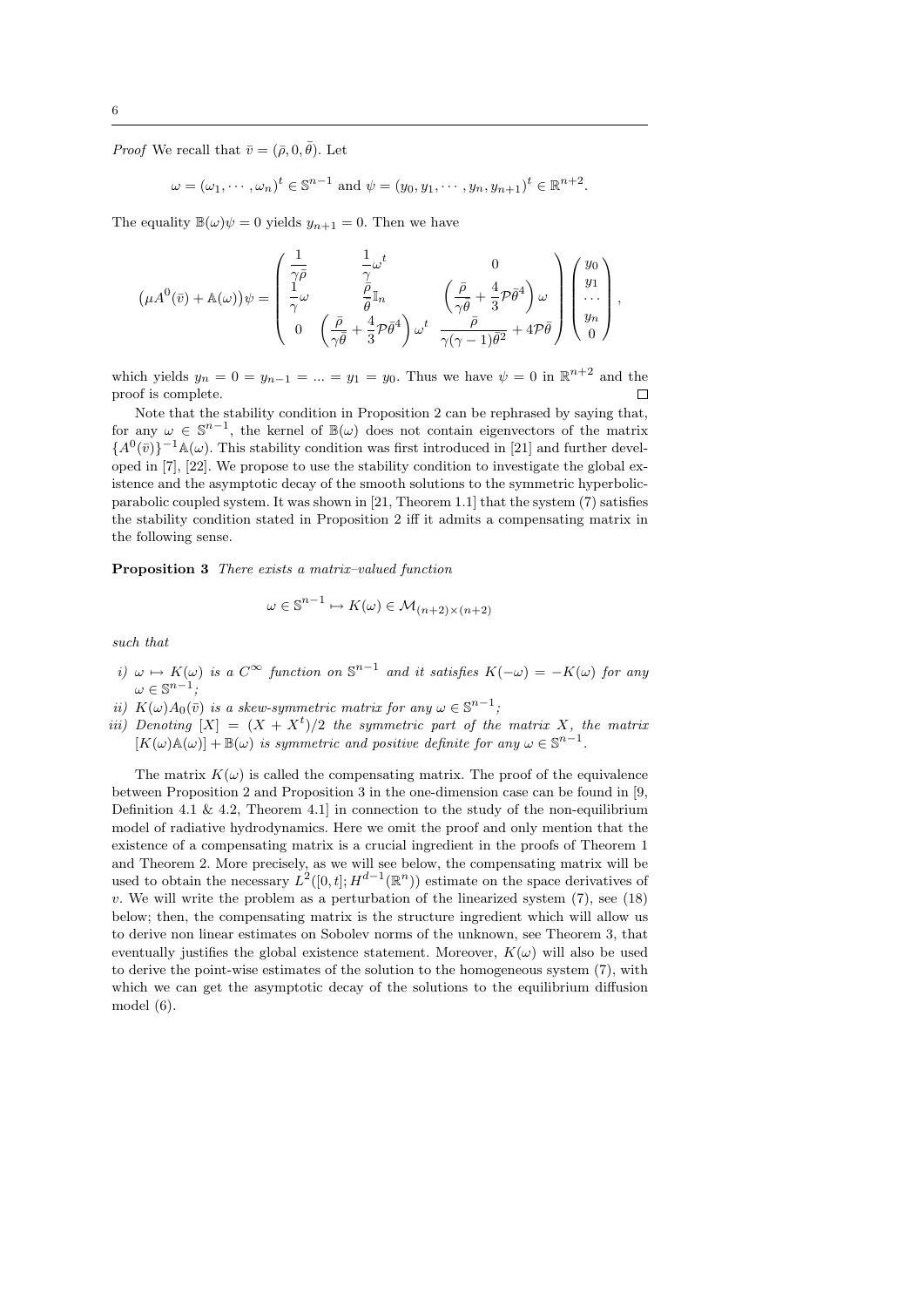#### 3 Global well-posedness

This Section is devoted to the global existence result in Theorem 1. The local in time existence of smooth solutions may be proved by the standard iterative scheme and a fixed point argument, according to the general method devised in [8], [16], [15]. We skip the proof of such a local existence result and we refer to [9], [10] for details on the non equilibrium model. To show that the solutions of (6) are globally defined, we need further energy estimates.

We fix an integer  $d > \frac{n}{2} + 2$ . Then for any positive time  $T > 0$ , we define the functional space

$$
X(0,T) = \left\{ v = \begin{pmatrix} \rho \\ u \\ \theta \end{pmatrix} \middle| \frac{v - \bar{v} \in C([0,T]; H^d(\mathbb{R}^n))}{\sum_j \partial_{x_j} \theta \in L^2([0,T]; H^{d-1}(\mathbb{R}^n))}, \right\}.
$$

The solution is expected to be in the space  $X(0,T)$  and we introduce the following energy functional

$$
N(t)^{2} = \sup_{0 \leq \tau \leq t} ||v(\tau) - \bar{v}||_{H^{d}(\mathbb{R}^{n})}^{2} + \int_{0}^{t} (||\nabla_{x}v(\tau)||_{H^{d-1}(\mathbb{R}^{n})}^{2} + ||\sum_{1 \leq j \leq n} \partial_{x_{j}}\theta(\tau)||_{H^{d}(\mathbb{R}^{n})}^{2}) d\tau.
$$

Remark that, since  $d > \frac{n}{2} + 2$ , the Sobolev imbedding theorem yields

$$
||v(\tau) - \bar{v}||_{W^{2,\infty}(\mathbb{R}^n)} \le CN(t), \quad \forall \tau \in [0, t],
$$

for some numerical constant C. The key estimate can be formulated as follows.

**Theorem 3** Assume that the hypothesis of Theorem 1 are fulfilled. Let  $T > 0$  and let  $v \in X(0,T)$  be a solution of (6). Then there exists a non decreasing function  $C: \mathbb{R}^+ \to \mathbb{R}^+$  such that the following non linear inequality

$$
N^{2}(t) \le C(N(t)) \left( N^{2}(0) + N(t)^{3} \right)
$$

holds for any  $0 \le t \le T$ .

Let us assume temporarily that Theorem 3 holds and let us explain how the statement can be used to justify that the solution is defined for any non negative time. To this end, we follow the arguments in [20]. Indeed, let us suppose  $N(T) \leq 1$  so that the estimate in Theorem 3 can be recast as

$$
N(t)^{2} \leq C_{0} \left( N(0)^{2} + N(t)^{3} \right)
$$

for some positive constant  $C_0$ . If we assume furthermore that  $N(T) \leq \frac{1}{2C_0}$  holds, then we obtain

$$
N(T)^{2} \le 2C_{0}N(0)^{2} = 2C_{0} \|v(0) - \bar{v}\|_{H^{d}(\mathbb{R}^{n})}^{2}.
$$
\n(9)

Having disposed of these preliminary remarks we consider an initial data satisfying

$$
||v(0) - \bar{v}||_{H^d(\mathbb{R}^n)}^2 \le \frac{1}{4} \frac{1}{8C_0^3}
$$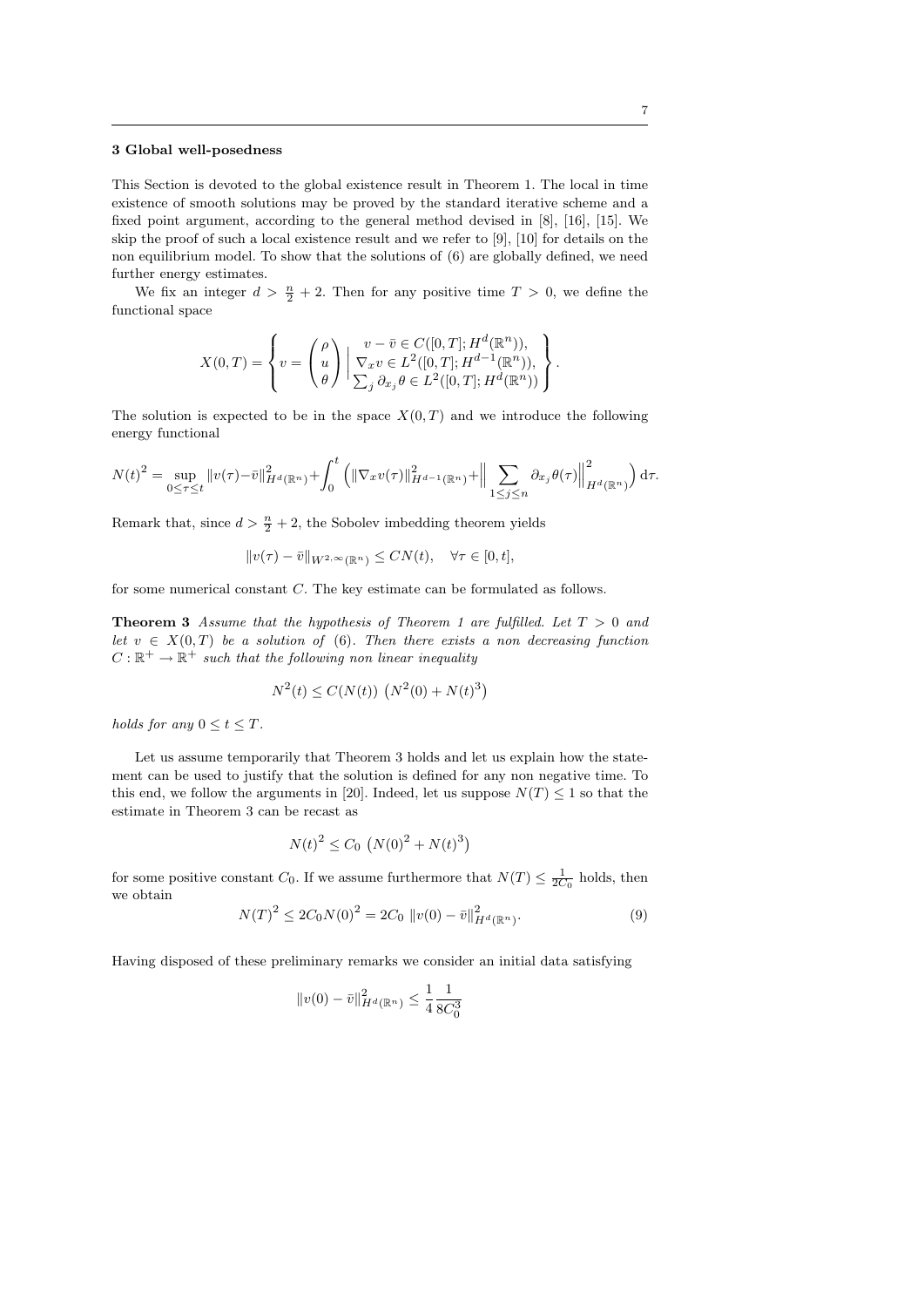and we suppose that the solution is not globally defined which means that  $\lim_{t\to T_c} N(t) =$  $\infty$  for some finite time  $T_c$ . In particular there exists  $T_0$  such that

for any 
$$
T_0 \le t < T_c
$$
,  $N(t) \ge N(T_0) = \frac{1}{4C_0}$ .

But  $N(T_0) < \frac{1}{2C_0}$  implies that we can find  $T_0 < T_1 < T_c$  verifying  $\frac{1}{4C_0} < N(T_1) \leq \frac{1}{2C_0}$ Therefore (9) applies to  $T = T_1$  and we have

$$
N(T_1)^2 \le 2C_0 \|v(0) - \bar{v}\|_{H^d(\mathbb{R}^n)}^2 \le \frac{1}{16 C_0^2}
$$

which contradicts the definition of  $T_1$ .

The proof of Theorem 3 is split into two steps. First, we show the  $L^{\infty}(H^d)$  estimates. Second, the  $L^2(H^{d-1})$  estimates are obtained by using the Kawashima-Shizuta stability condition.

# 3.1  $L^{\infty}(H^d)$  estimates

The first step consists in establishing the following claim.

Proposition 4 Let the assumptions of Theorem 3 be fulfilled. Then there exists a non decreasing function  $C : \mathbb{R}^+ \to \mathbb{R}^+$  such that, for any  $0 \le t \le T$ , we have

$$
\|v(t) - \bar{v}\|_{H^d(\mathbb{R}^n)}^2 + \int_0^t \|\sum_{1 \le j \le n} \partial_{x_j} \theta(\tau)\|_{H^d(\mathbb{R}^n)}^2 d\tau \le C(N(t)) \left(N(0)^2 + N(t) \int_0^t \|\nabla_x v(\tau)\|_{H^{d-1}(\mathbb{R}^n)}^2 d\tau\right).
$$
\n(10)

We start by proving the  $L^2$  estimate by using the entropy function  $\eta$ , then we derive the higher order estimates.

Lemma 1 Let the assumptions of Theorem 3 be fulfilled. We have

$$
||v(t) - \bar{v}||_{L^{2}(\mathbb{R}^{n})}^{2} + \int_{0}^{t} ||\sum_{1 \leq j \leq n} \partial_{x_{j}} \theta(\tau)||_{L^{2}(\mathbb{R}^{n})}^{2} d\tau \leq C(N(t)) N(0)^{2}.
$$
 (11)

*Proof* It is convenient to define from the entropy  $\eta$  the following relative entropy

$$
\tilde{\eta}(w) = \eta(w) - \eta(\bar{w}) - D_w \eta(\bar{w})(w - \bar{w}).
$$

It is a non-negative quantity which vanishes iff  $w = \bar{w}$ . More precisely, we have

$$
\tilde{\eta}(w) \ge 0, \qquad \tilde{\eta}(\bar{w}) = 0, \qquad D_w \tilde{\eta}(\bar{w}) = 0.
$$

Since  $\tilde{\eta}$  is a strictly convex function of  $w = (\rho, \rho u, \rho E^*)^t$ ,  $\tilde{\eta}(w)$  is equivalent to the quadratic function  $|w-\bar{w}|^2$ , and then to  $|v-\bar{v}|^2$ , provided  $|v-\bar{v}|$  remains in a bounded set. Hence we have

$$
c|v - \bar{v}|^2 \le \tilde{\eta}(w) \le C|v - \bar{v}|^2,\tag{12}
$$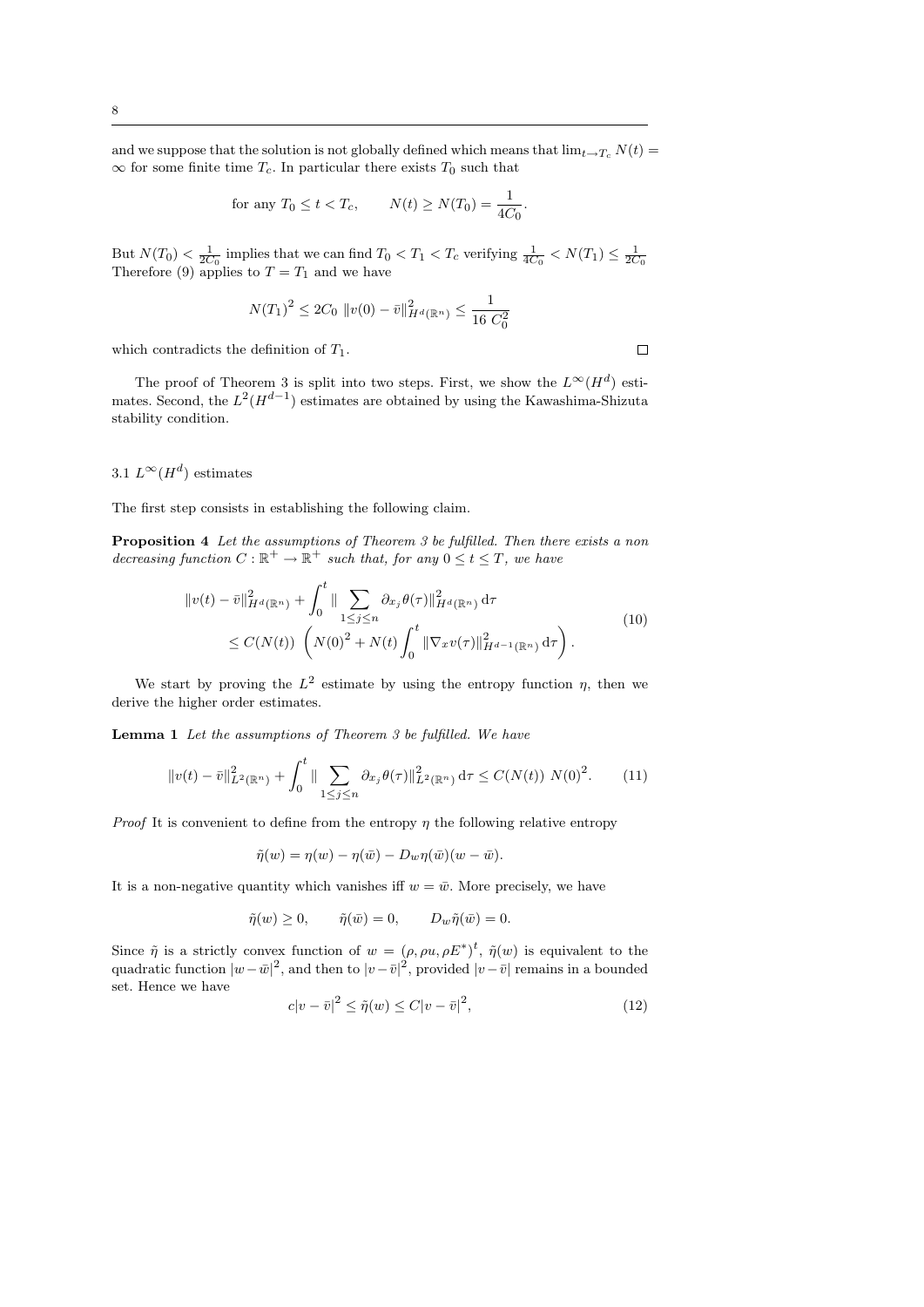for some numerical constants c, C depending on  $||v - \bar{v}||_{L^{\infty}([0,T] \times \mathbb{R}^n)}$  (and thus on  $N(t)$ ). Accordingly, the entropy flux  $q_j(w) = -\rho u_j s^*$  is modified as follows

$$
\tilde{q}_j(w) = q_j(w) - q_j(\bar{w}) - D_w \eta(\bar{w}) (F_j(w) - F_j(\bar{w}))
$$

and we have

$$
\partial_t \tilde{\eta}(w) + \sum_{j=1}^n \partial_{x_j} \{ \tilde{q}_j(w) \} = - \sum_{1 \leq k \leq n} \partial_{x_k} \left( \left( \frac{1}{\theta} - \frac{1}{\bar{\theta}} \right) \sum_{1 \leq j \leq n} \partial_{x_j} (\kappa \theta^4) \right) - 4\kappa \theta \Big| \sum_{1 \leq j \leq n} \partial_{x_j} \theta \Big|^2.
$$

Integrating this relation over  $[0, t] \times \mathbb{R}^n$  yields

$$
\int_{\mathbb{R}^n} \tilde{\eta}(w) dx \bigg|_0^t + \int_0^t \int_{\mathbb{R}^n} 4\kappa \theta \bigg| \sum_{1 \le j \le n} \partial_{x_j} \theta \bigg|^2 dx d\tau = 0.
$$

We end the proof of  $(11)$  by using  $(12)$ .

In order to estimate the space derivatives of the unknown, we shall use the following Lemma, the proof of which will be detailed later on.

**Lemma 2** Let  $v \in X(0,T)$  be the unique solution to (6). Then for any  $0 \le t \le T$ , we have

$$
\|\partial_t v(t)\|_{H^{d-1}(\mathbb{R}^n)} \le C \Big( \|\nabla_x v(t)\|_{H^{d-1}(\mathbb{R}^n)} + \|\sum_{1 \le j \le n} \partial_{x_j} \theta(t)\|_{H^d(\mathbb{R}^n)} \Big),\tag{13}
$$

for some  $C$  possibly depending on  $N(t)$ .

As a matter of fact note that the Sobolev embedding theorem can be used to deduce from (13) the following estimate of the  $L^{\infty}$  norm of  $\partial_t v$ :

$$
\|\partial_t v(t)\|_{L^\infty(\mathbb{R}^n)} \le C\Big(\|\nabla_x v(t)\|_{H^{d-1}(\mathbb{R}^n)} + \|\sum_{1 \le j \le n} \partial_{x_j} \theta(t)\|_{H^d(\mathbb{R}^n)}\Big). \tag{14}
$$

The space derivatives of  $v$  are then estimated as follows.

**Lemma 3** Let  $\alpha \in \mathbb{N}^n$  satisfy  $1 \leq |\alpha| \leq d$  where we still assume  $d > n/2 + 2$ . Let  $v \in X(0,T)$  be the unique solution to (6). Then for any  $0 \le t \le T$ , we have

$$
\|\partial_x^{\alpha} v(t)\|_{L^2(\mathbb{R}^n)}^2 + \int_0^t \|\partial_x^{\alpha} (\sum_{1 \le j \le n} \partial_{x_j} \theta)(\tau)\|_{L^2(\mathbb{R}^n)}^2 d\tau \n\le C\Big(N(0)^2 + N(t) \int_0^t \left(\|\nabla_x v(\tau)\|_{H^{d-1}(\mathbb{R}^n)}^2 + \|\sum_{1 \le j \le n} \partial_{x_j} \theta(\tau)\|_{H^d(\mathbb{R}^n)}^2\right) d\tau\Big).
$$
\n(15)

*Proof* Apply  $\partial_x^{\alpha}$  to the system (6), then take the scalar product with the vector  $\partial_x^{\alpha}v$ , and integrate the resulting equality over  $[0, t] \times \mathbb{R}^n$ . We obtain

$$
\frac{1}{2} \int_{\mathbb{R}^n} A^0(v) \partial_x^{\alpha} v \cdot \partial_x^{\alpha} v \,dx \Big|_0^t + \int_0^t \int_{\mathbb{R}^n} 4\kappa \theta \Big| \partial_x^{\alpha} \sum_{1 \le j \le n} \partial_{x_j} \theta \Big|^2 dx \,d\tau
$$
\n
$$
= \int_0^t \int_{\mathbb{R}^n} \left( \frac{I_1 + I_2}{2} - (I_3 + I_4) + I_5 - I_6 + I_7 \right) dx \,d\tau,
$$
\n(16)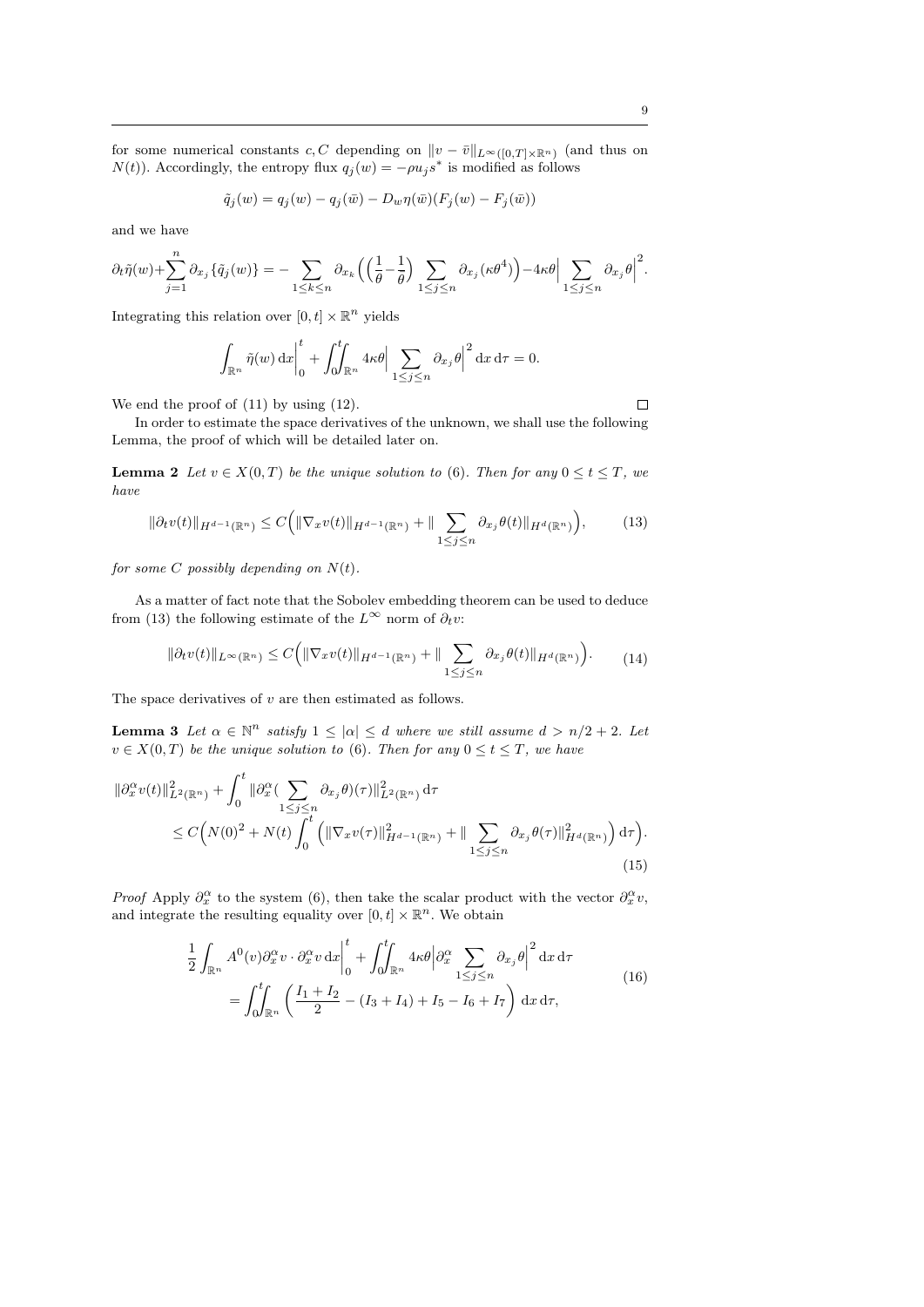$$
I_1 = \partial_t \{A^0(v)\}\partial_x^{\alpha} v \cdot \partial_x^{\alpha} v,
$$
  
\n
$$
I_2 = \sum_{j=1}^n \partial_{x_j} \{A_j(v)\}\partial_x^{\alpha} v \cdot \partial_x^{\alpha} v,
$$
  
\n
$$
I_3 = [\partial_x^{\alpha}, A^0(v)]\partial_t v \cdot \partial_x^{\alpha} v,
$$
  
\n
$$
I_4 = \sum_{j=1}^n [\partial_x^{\alpha}, A_j(v)]\partial_{x_j} v \cdot \partial_x^{\alpha} v,
$$
  
\n
$$
I_5 = \sum_{1 \le j,k \le n} [\partial_x^{\alpha}, B(\theta)]\partial_{x_j x_k}^2 v \cdot \partial_x^{\alpha} v,
$$
  
\n
$$
I_6 = \sum_{1 \le j,k \le n} \partial_{x_j} \{B(\theta)\}\partial_x^{\alpha} \{\partial_{x_k} v\} \cdot \partial_x^{\alpha} v,
$$
  
\n
$$
I_7 = \kappa \{\partial_x^{\alpha} \Big[\sum_{1 \le j \le n} \partial_{x_j} \theta\Big]\}^2 \partial_x^{\alpha} \theta.
$$

We first estimate the integrals with  $I_1$  and  $I_2$ . By using (6), we are led to

$$
\int_0^t \int_{\mathbb{R}^n} |I_1| \, dx \, d\tau \le C \int_0^t \int_{\mathbb{R}^n} |\partial_x^{\alpha} v|^2 |\partial_t v| \, dx \, d\tau
$$
  
\n
$$
\le C \int_0^t \int_{\mathbb{R}^n} |\partial_x^{\alpha} v|^2 (|\nabla_x v| + |\sum_{1 \le j,k \le n} \partial_{x_j x_k}^2 \theta| + |\sum_{1 \le j \le n} \partial_{x_j} \theta|^2) \, dx \, d\tau
$$
  
\n
$$
\le C N(t) \int_0^t ||\partial_x^{\alpha} v(\tau)||_{L^2(\mathbb{R}^n)}^2,
$$
  
\n
$$
\int_0^t \int_{\mathbb{R}^n} |I_2| \, dx \, d\tau \le CN(t) \int_0^t ||\partial_x^{\alpha} v(\tau)||_{L^2(\mathbb{R}^n)}^2.
$$

In these estimates we used the Sobolev embedding theorem. Note that the assumption  $d > n/2 + 2$  is needed to dominate the term involving  $\theta_{x_j x_k}$  by  $N(t)$  in the integral of  $I_1$ . In the one-dimension case  $n = 1$  this assumption can be slightly relaxed  $(d \geq 2)$ instead) by using the Gagliardo-Nirenberg inequality, see Remark 2 below. To estimate the integral of  $I_3$ , we use the Cauchy-Schwarz inequality as follows

$$
\int_0^t \int_{\mathbb{R}^n} |I_3| \, \mathrm{d}x \, \mathrm{d}\tau \le \int_0^t \|\partial_x^{\alpha} v(\tau)\|_{L^2(\mathbb{R}^n)} \|\big[\partial_x^{\alpha}, A^0(v)\big] v_t(\tau)\|_{L^2(\mathbb{R}^n)} \, \mathrm{d}\tau.
$$

Then, we use classical tame estimates for commutators and composition of functions, see for example [15, Proposition 2.1]. We get

$$
\begin{aligned} \|[{\partial_x^{\alpha}}, A^0(v)]v_t(\tau)\|_{L^2(\mathbb{R}^n)} &= \|[{\partial_x^{\alpha}}, A^0(v) - A^0(\bar{v})]v_t(\tau)\|_{L^2(\mathbb{R}^n)} \\ &\leq C\left(\|{\partial}_t v(\tau)\|_{L^{\infty}(\mathbb{R}^n)}\|\nabla_x A^0(v(\tau))\|_{H^{d-1}(\mathbb{R}^n)}\right. \\ &\left.+\|{\partial}_t v(\tau)\|_{H^{d-1}(\mathbb{R}^n)}\|\nabla_x A^0(v(\tau))\|_{L^{\infty}(\mathbb{R}^n)}\right), \end{aligned}
$$

which is combined to

$$
\|\nabla_x A^0(v(\tau))\|_{H^{d-1}(\mathbb{R}^n)} \leq C\|v(\tau)-\bar{v}\|_{H^d(\mathbb{R}^n)} \leq CN(t),
$$

and

$$
\|\nabla_x A^0(v(\tau))\|_{L^\infty(\mathbb{R}^n)} \leq C\|\nabla_x v\|_{H^{d-1}(\mathbb{R}^n)} \leq CN(t).
$$

Coming back to (13),(14), we conclude with the following estimate for the integral of  $\mathcal{I}_3$ 

$$
\int_0^t \int_{\mathbb{R}^n} |I_3| \, dx \, d\tau \le CN(t) \int_0^t \left( \|\nabla_x v(\tau)\|_{H^{d-1}(\mathbb{R}^n)}^2 + \|\sum_{1 \le j \le n} \partial_{x_j} \theta(\tau)\|_{H^d(\mathbb{R}^n)}^2 \right) d\tau.
$$

with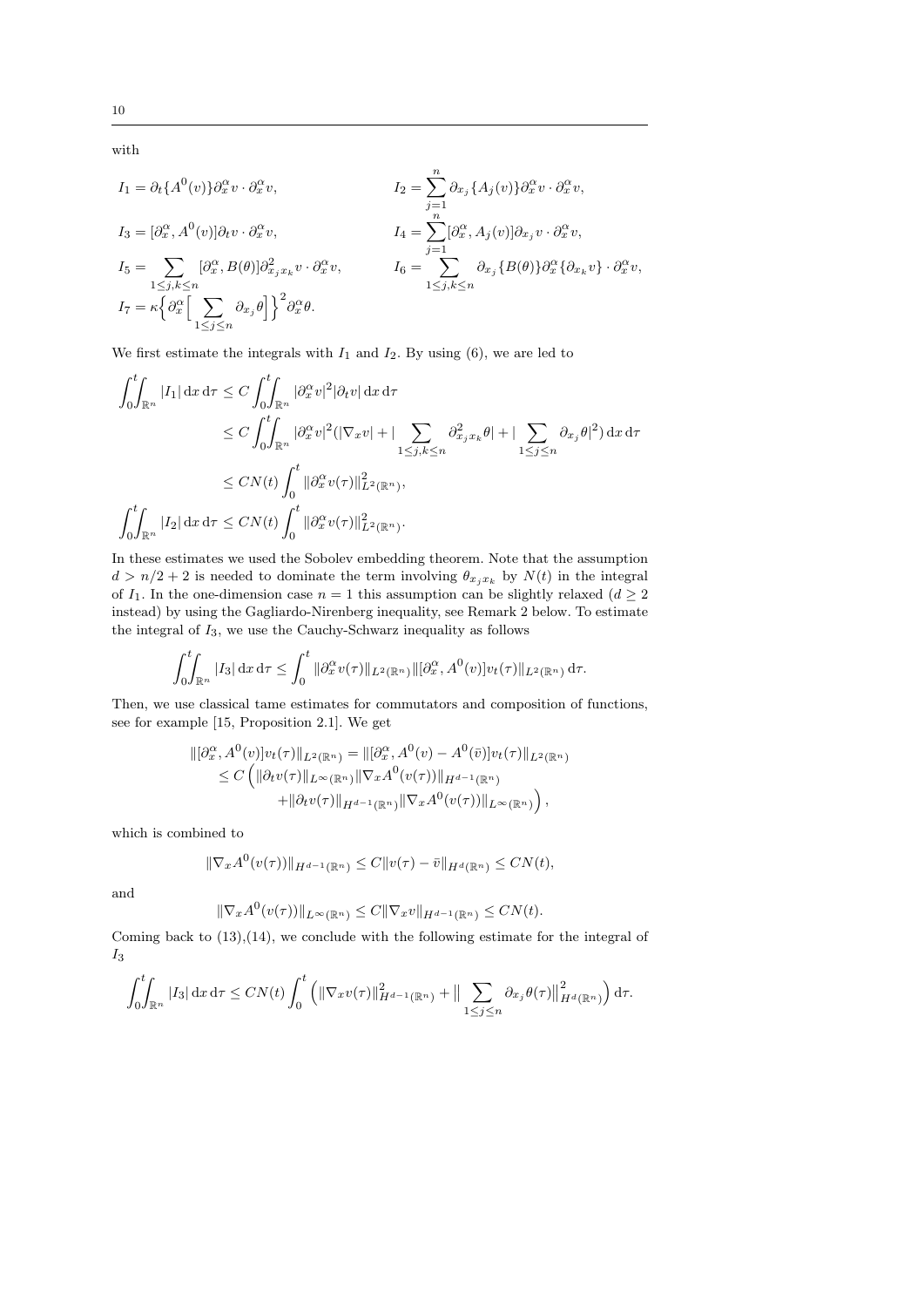Similar manipulations lead to the following estimate for  $I_4$ 

$$
\int_0^t \int_{\mathbb{R}^n} |I_4| \, \mathrm{d}x \, \mathrm{d}\tau \leq CN(t) \int_0^t \|\nabla_x v(\tau)\|_{H^{d-1}(\mathbb{R}^n)}^2 \, \mathrm{d}\tau.
$$

Estimations of the integrals of  $I_5$  and  $I_6$  rely on the specific form of the matrix  $B(\theta)$ which has only one non-zero component, depending linearly on the temperature. Thus, like for the estimate of the integral of  $I_3$ , we first apply the Cauchy-Schwarz inequality, then use the tame estimate for commutators. We obtain

$$
\int_0^t \int_{\mathbb{R}^n} |I_5| \, \mathrm{d}x \, \mathrm{d}\tau \leq CN(t) \int_0^t \left( \|\nabla v(\tau)\|_{H^{d-1}(\mathbb{R}^n)}^2 + \|\sum_{1 \leq j \leq n} \partial_{x_j} \theta(\tau)\|_{H^d(\mathbb{R}^n)}^2 \right) \mathrm{d}\tau,
$$

and

$$
\int_0^t \int_{\mathbb{R}^n} |I_6| \, dx \, d\tau \le C \int_0^t \int_{\mathbb{R}^n} \Big| \sum_{1 \le j \le n} \partial_{x_j} \theta \Big| \Big| \partial_x^{\alpha} \sum_{1 \le j \le n} \partial_{x_j} \theta \Big| \Big| \partial_x^{\alpha} v \Big| \, dx \, d\tau
$$
  

$$
\le C N(t) \int_0^t \Big( \|\sum_{1 \le j \le n} \partial_{x_j} \theta(\tau) \|^2_{H^d(\mathbb{R}^n)} + \|\nabla v(\tau) \|^2_{H^{d-1}(\mathbb{R}^n)} \Big) \, d\tau.
$$

Finally, we have

$$
\int_0^t \int_{\mathbb{R}^n} |I_7| \, dx \, d\tau \le C \int_0^t \|\partial_x^{\alpha} \theta(\tau)\|_{L^2(\mathbb{R}^n)} \|\partial_x^{\alpha} (\sum_{1 \le j \le n} \partial_{x_j} \theta(\tau))^2\|_{L^2(\mathbb{R}^n)} \, d\tau
$$
  

$$
\le C N(t) \int_0^t \|\sum_{1 \le j \le n} \partial_{x_j} \theta(\tau)\|_{H^d(\mathbb{R}^n)}^2 \, d\tau.
$$

Having these estimates at hand, we go back to (16). Using the fact that the matrix  $A^{0}(v)$  is symmetric positive definite for any  $v \in \mathcal{D}_{v}$ , we arrive at (15).  $\Box$ 

*Proof of Proposition 4.* Let us sum the estimates (15) over all the multi-indices  $\alpha$ with  $1 \leq |\alpha| \leq d$ . Combining this information to (11) yields (10) and completes the proof of Proposition 4 up to the justification of Lemma 2.  $\Box$ 

Proof of Lemma 2. Equation (5) can be rewritten as

$$
\partial_t v = -\sum_{1 \le j \le n} [\tilde{A}_j(v) - \tilde{A}_j(\bar{v})] \partial_{x_j} v - \sum_{1 \le j \le n} \tilde{A}_j(\bar{v}) \partial_{x_j} v
$$
  
+
$$
[\tilde{B}(v) - \tilde{B}(\bar{v})] \begin{pmatrix} 0 \\ 0 \\ \sum_{1 \le j,k \le n} \partial_{x_j x_k}^2 \theta \end{pmatrix} + \tilde{B}(\bar{v}) \begin{pmatrix} 0 \\ 0 \\ \sum_{1 \le j,k \le n} \partial_{x_j x_k}^2 \theta \end{pmatrix}
$$
  
+
$$
[\tilde{F}(v) - \tilde{F}(\bar{v})] \begin{pmatrix} 0 \\ 0 \\ |\sum_{1 \le j \le n} \partial_{x_j} \theta|^2 \end{pmatrix} + \tilde{F}(\bar{v}) \begin{pmatrix} 0 \\ 0 \\ |\sum_{1 \le j \le n} \partial_{x_j} \theta|^2 \end{pmatrix},
$$

with  $\widetilde{A}(v) = \{A^0(v)\}^{-1}A_j(v), \ \widetilde{B}(v) = \{A^0(v)\}^{-1}B(\theta), \text{ and } \widetilde{F}(v) = \kappa \{A^0(v)\}^{-1}.$  Since  $d-1 > n/2 + 1$ , the Sobolev space  $H^{d-1}(\mathbb{R}^n)$  is an algebra. Therefore we have, for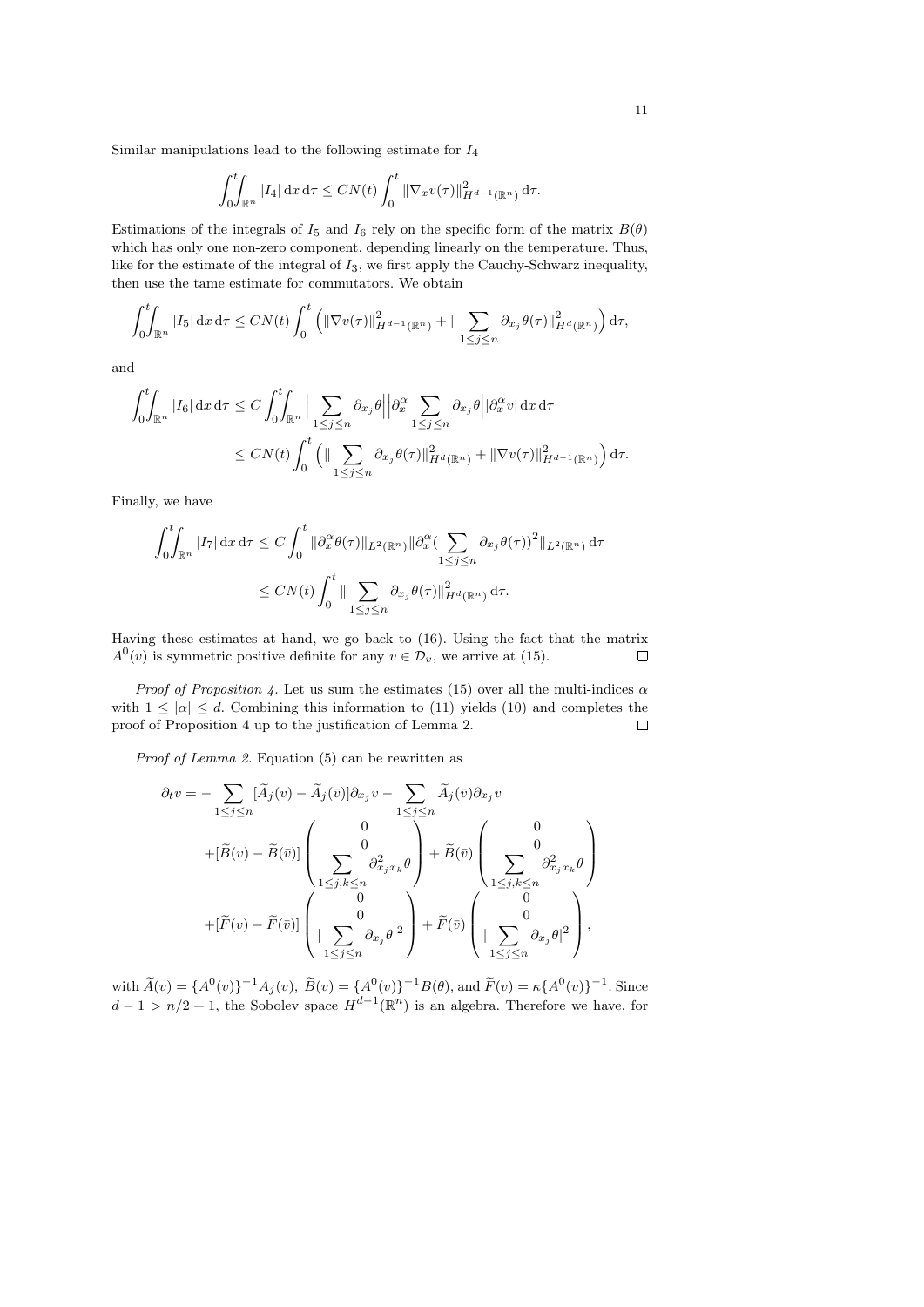any  $t \in [0, T],$ 

$$
\|\partial_t v(t)\|_{H^{d-1}(\mathbb{R}^n)} \le C \left( \|v(t) - \bar{v}\|_{H^{d-1}(\mathbb{R}^n)} + 1 \right) \left( \|\nabla_x v(t)\|_{H^{d-1}(\mathbb{R}^n)} + \|\sum_{1 \le j,k \le n} \partial_{x_j}^2 x_k \theta(t) \|_{H^{d-1}(\mathbb{R}^n)} + \|\sum_{1 \le j \le n} \partial_{x_j} \theta(t) \|_{H^{d-1}(\mathbb{R}^n)}^2 \right).
$$

Remark 2 In the one-dimension case  $(n = 1)$ , we can combine the Gagliardo-Nirenberg and Hölder inequalities to estimate the term involving  $\theta_{xx}$  in the integral of  $I_1$ . Indeed, we have

$$
\int_{0}^{t} \int_{R} |\partial_{x}^{l} v|^{2} |\theta_{xx}| \,dx \,d\tau \leq \int_{0}^{t} ||\partial_{x}^{l} v(\tau)||_{L^{2}(\mathbb{R})}^{2} \|\theta_{xx}(\tau)\|_{L^{\infty}(\mathbb{R})} \,d\tau
$$
  
\n
$$
\leq CN(t) \int_{0}^{t} ||\partial_{x}^{l} v(\tau)||_{L^{2}(\mathbb{R})} ||\theta_{xx}(\tau)||_{L^{2}}^{1/2} \|\theta_{xxx}(\tau)||_{L^{2}(\mathbb{R})}^{1/2} \,d\tau
$$
  
\n
$$
\leq CN(t) \int_{0}^{t} \left( ||\theta_{xxx}(\tau)||_{L^{2}(\mathbb{R})}^{2} + ||\partial_{x}^{l} v(\tau)||_{L^{2}(\mathbb{R})}^{4/3} \|\theta_{xx}(\tau)||_{L^{2}(\mathbb{R})}^{2/3} \right) \,d\tau
$$
  
\n
$$
\leq CN(t) \int_{0}^{t} \left( ||\theta_{x}(\tau)||_{H^{d}(\mathbb{R})}^{2} + ||v_{x}(\tau)||_{H^{d-1}(\mathbb{R})}^{2} \right) \,d\tau,
$$

where in the last inequality we used  $d \geq 2$ .

# 3.2  $L^2(H^{d-1})$  estimates

The next step consists in deriving an estimate of the right hand side in (10). To this end, we follow the method introduced in [21] and further developed in [7], [22] (see also [2], [3] for further applications): we work on the Fourier transform of the equation and the properties, listed in Proposition 3, of the compensating matrix  $K$  are used to show the estimate on the space derivative of  $v$ .

Proposition 5 Let the assumptions of Theorem 3 be fulfilled. Then there exists a non decreasing function  $C : \mathbb{R}^+ \to \mathbb{R}^+$  such that, for any  $0 \le t \le T$ , we have

$$
\int_0^t \|\nabla_x v(\tau)\|_{H^{d-1}(\mathbb{R}^n)}^2 d\tau \le C(N(t)) \left( \|v(t) - \bar{v}\|_{H^d(\mathbb{R}^n)}^2 + \|v_0 - \bar{v}\|_{H^d(\mathbb{R}^n)}^2 + \int_0^t \|\sum_{1 \le j \le n} \partial_{x_j} \theta(\tau)\|_{H^d(\mathbb{R}^n)}^2 d\tau \right). \tag{17}
$$

Proof We make the linearized system appear by writing (6) as follows

$$
A^{0}(\bar{v})\partial_{t}(v-\bar{v}) + \sum_{1 \leq j \leq n} A_{j}(\bar{v})\partial_{x_{j}}(v-\bar{v}) = H,
$$
\n(18)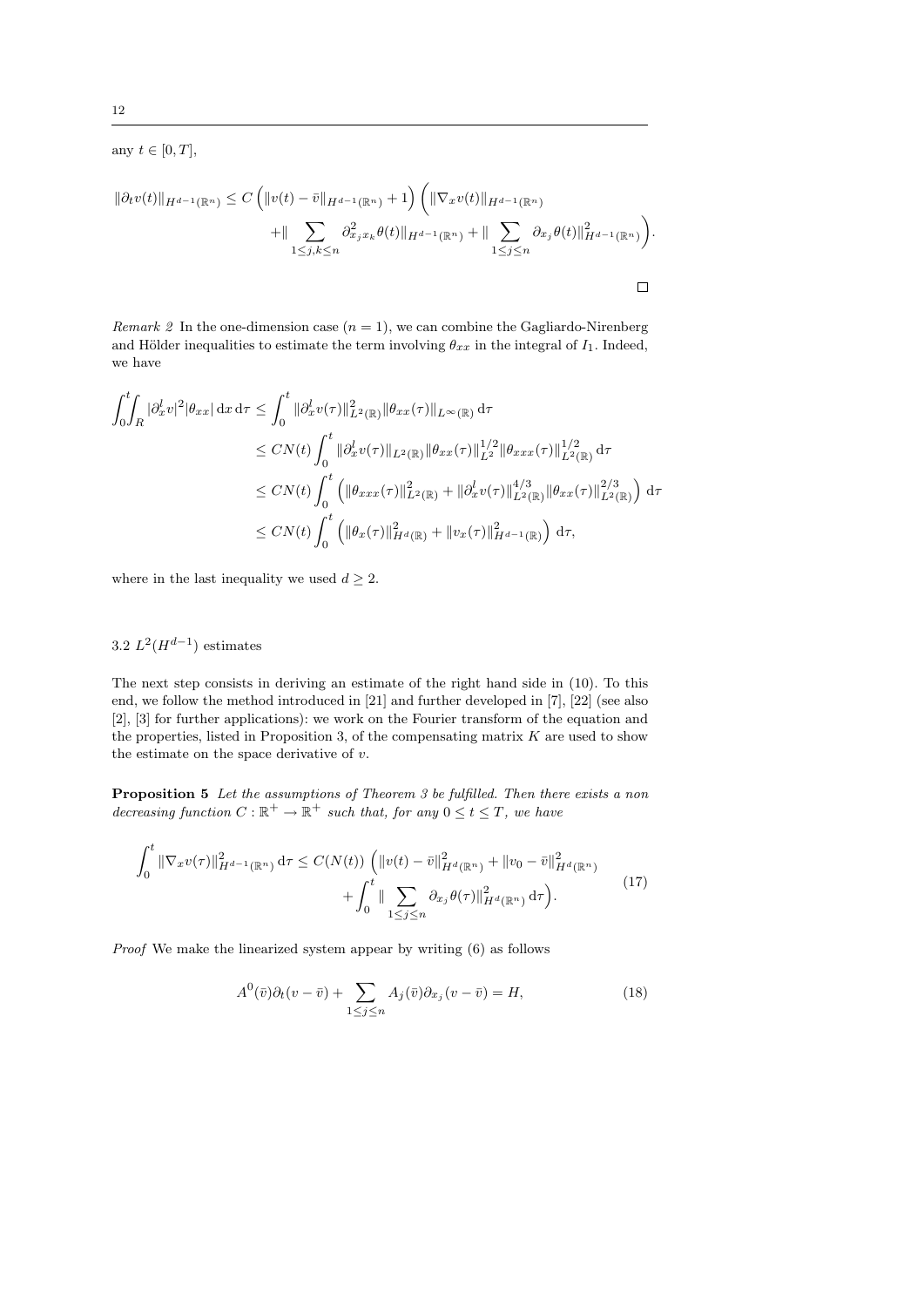$\setminus$ 

where we have set

$$
H = -A^{0}(\bar{v}) \sum_{1 \leq j \leq n} \left[ \{ A^{0}(v) \}^{-1} A_{j}(v) - \{ A^{0}(\bar{v}) \}^{-1} A_{j}(\bar{v}) \right] \partial_{x_{j}} v
$$
  
+  $4\kappa A^{0}(\bar{v}) [\{ A^{0}(v) \}^{-1} \theta - \{ A^{0}(\bar{v}) \}^{-1} \bar{\theta}] \begin{pmatrix} 0 \\ 0 \\ | \sum_{1 \leq j,k \leq n} \partial_{x_{j}x_{k}}^{2} \theta | \\ | \sum_{1 \leq j,k \leq n} \partial_{x_{j}x_{k}}^{2} \theta | \end{pmatrix}$   
+  $4\kappa \bar{\theta} \begin{pmatrix} 0 \\ | \sum_{1 \leq j,k \leq n} \partial_{x_{j}x_{k}}^{2} \theta | \\ | \sum_{1 \leq j \leq n} \partial_{x_{j}}^{2} \theta |^{2} \end{pmatrix} + 12\kappa A^{0}(\bar{v}) [\{ A^{0}(v) \}^{-1} - \{ A^{0}(\bar{v}) \}^{-1} ] \begin{pmatrix} 0 \\ | \sum_{1 \leq j \leq n} \partial_{x_{j}} \theta |^{2} \end{pmatrix} + 12\kappa \begin{pmatrix} 0 \\ | \sum_{1 \leq j \leq n} \partial_{x_{j}} \theta |^{2} \end{pmatrix}$ 

Since  $d > n/2 + 2$ , the Sobolev space  $H^{d-1}(\mathbb{R}^n)$  is an algebra. Hence we have, for any  $\tau \in [0, t],$ 

$$
||H(\tau)||_{H^{d-1}(\mathbb{R}^n)} \le C\Big(N(t)\|\nabla_x v(\tau)\|_{H^{d-1}(\mathbb{R}^n)} + \|\sum_{1 \le j \le n} \partial_{x_j}\theta(\tau)\|_{H^d(\mathbb{R}^n)}\Big). \tag{19}
$$

We apply the Fourier transform to (18), then we multiply it from the left by  $-i\widehat{v-v}$  K( $\xi/|\xi|$ ) where  $z^*$  denotes the transposed conjugate of z and K is the compensating matrix defined in Proposition 3. The real part of the resulting equation reads

$$
\operatorname{Im}\left(\widehat{v-\tilde{v}}^*K(\xi/|\xi|)A^0(\bar{v})(\widehat{v-\tilde{v}})_t\right) + |\xi|\widehat{v-\tilde{v}}^*K(\xi/|\xi|)A(\xi/|\xi|)\widehat{v-\tilde{v}}\n= \operatorname{Im}\left(\widehat{v-\tilde{v}}^*K(\xi/|\xi|)\hat{H}\right),
$$
\n(20)

where the matrix  $\mathbb{A}(\xi/|\xi|)$  is defined by (8). However, by property ii) in Proposition 3,  $KA<sup>0</sup>$  is skew-symmetric, which allows us to write

$$
\operatorname{Im}\left(\widehat{v-\tilde{v}}^*K(\xi/|\xi|)A^0(\bar{v})(\widehat{v-\tilde{v}})_t\right) = \frac{1}{2}\frac{\mathrm{d}}{\mathrm{d}t}\operatorname{Im}\left(\widehat{v-\tilde{v}}^*K(\xi/|\xi|)A^0(\bar{v})\widehat{v-\tilde{v}}\right),\tag{21}
$$

while we also have (with  $\mathbb{B}(\xi/|\xi|)$  defined by (8))

$$
|\xi|\widehat{v-\tilde{v}}^*K(\xi/|\xi|)\mathbb{A}(\xi/|\xi|)\widehat{v-\tilde{v}} = |\xi|\widehat{v-\tilde{v}}^*\bigg(\big[K(\xi/|\xi|)\mathbb{A}(\xi/|\xi|)\big] + \mathbb{B}(\xi/|\xi|)\bigg)\widehat{v-\tilde{v}}
$$

$$
-\frac{1}{|\xi|}\widehat{v-\tilde{v}}^*B(\bar{\theta})\sum_{j,k}\xi_j\xi_k\widehat{v-\tilde{v}}
$$

$$
\geq \alpha_1|\xi||\widehat{v-\tilde{v}}|^2 - \alpha_2\frac{1}{|\xi|}\Big|\sum_{1\leq j\leq n}\xi_j\widehat{\theta-\tilde{\theta}}\Big|^2,\tag{22}
$$

for some positive constant  $\alpha_1, \alpha_2 > 0$ . To obtain (22) we used the specific form of the matrix  $B(\bar{\theta})$  and property iii) in Proposition 3. Eventually the Cauchy-Schwarz and Young inequalities yield

$$
\left| \operatorname{Im} \left( \widehat{v - \bar{v}}^* K(\xi/|\xi|) \hat{H} \right) \right| \le \epsilon |\xi| |\widehat{v - \bar{v}}|^2 + C_{\epsilon} \frac{1}{|\xi|} |\hat{H}|^2 \tag{23}
$$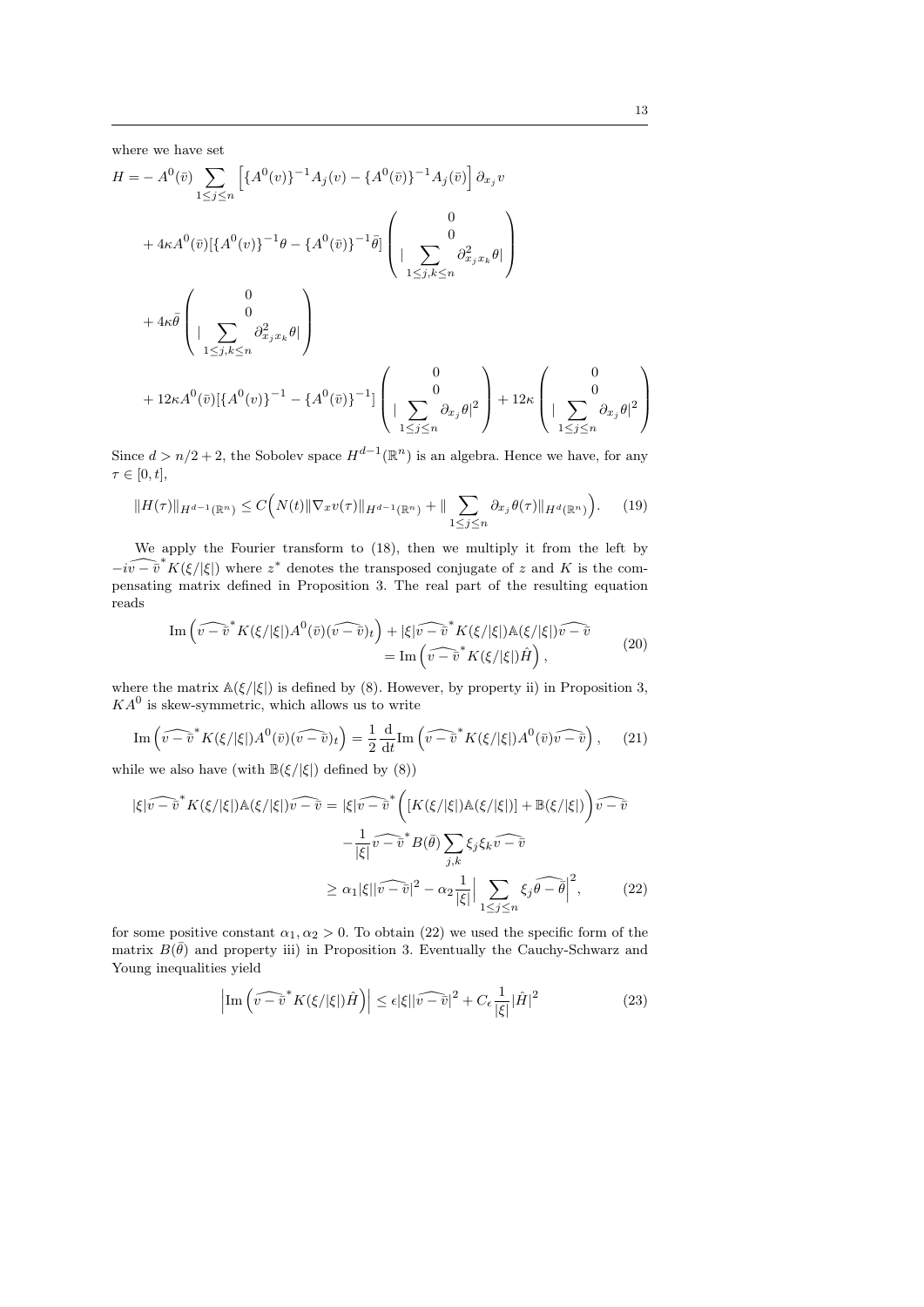for any  $\epsilon > 0$ . Choose  $\epsilon$  to be sufficiently small and insert (21)-(23) in (20), then multiply the resulting equality by  $|\xi|^{2l-1}$ ,  $1 \leq l \leq d$ . Proceeding that way, we are led to

$$
\begin{split} |\xi|^{2l} |\widehat{v-v}|^{2} &= C\Big(|\xi|^{2l-2}\Big| \sum_{1 \le j \le n} \xi_{j} \widehat{\theta-\bar{\theta}} \Big|^{2} + |\xi|^{2l-2} |\hat{H}|^{2} \\ &- |\xi|^{2l-1} \frac{\mathrm{d}}{\mathrm{d}t} \mathrm{Im} \left(\widehat{v-v}^{*} K(\xi/|\xi|) A^{0} (\bar{v}) \widehat{v-v} \right) \Big). \end{split}
$$

Integrate this inequality over  $[0, t] \times \mathbb{R}^n$ , and use the Plancherel Theorem to obtain

$$
\int_{0}^{t} \int_{\mathbb{R}^{n}} \sum_{|\alpha|=l-1} |\partial_{x}^{\alpha} \nabla_{x} v(\tau, x)|^{2} dx d\tau
$$
\n
$$
\leq C \int_{0}^{t} \int_{\mathbb{R}^{n}} \Big( \sum_{|\alpha|=l-1} |\partial_{x}^{\alpha} \sum_{1 \leq j \leq n} \partial_{x_{j}} \theta(\tau, x)|^{2} + \sum_{|\alpha|=l-1} |\partial_{x}^{\alpha} H(\tau, x)|^{2} \Big) dx d\tau
$$
\n
$$
+ C \operatorname{Im} \int_{\mathbb{R}^{n}} |\xi|^{2l-1} \Big( \widehat{v - v}^{*} K(\xi/|\xi|) A^{0}(\widehat{v}) \widehat{v - v} \Big) d\xi \Big|_{0}^{t}.
$$

The matrix  $K(\xi/|\xi|)$  is uniformly bounded for  $\xi \in \mathbb{R}^n$ ,  $|\xi| \neq 0$ , so that

$$
\operatorname{Im} \int_{\mathbb{R}^n} |\xi|^{2l-1} \left( \widehat{v-v}^* K(\xi/|\xi|) A^0(\bar{v}) \widehat{v-\bar{v}} \right) d\xi \Big|_0^t
$$
  
\n
$$
\leq C \left( \int_{\mathbb{R}^n} (1+|\xi|^2)^l |\widehat{v-\bar{v}}|^2 d\xi + \int_{\mathbb{R}^n} (1+|\xi|^2)^l |\widehat{v_0-\bar{v}}|^2 d\xi \right)
$$
  
\n
$$
\leq C \left( ||v(t)-\bar{v}||_{H^l(\mathbb{R}^n)}^2 + ||v_0-\bar{v}||_{H^l(\mathbb{R}^n)}^2 \right).
$$

Then summing over  $1 \leq l \leq d$  leads to

$$
\int_0^t \|\nabla_x v(\tau)\|_{H^{d-1}(\mathbb{R}^n)}^2 d\tau \leq C \Big( \|v(t) - \bar{v}\|_{H^d(\mathbb{R}^n)}^2 + \|v_0 - \bar{v}\|_{H^d(\mathbb{R}^n)}^2 + \int_0^t \Big( \|\sum_{1 \leq j \leq n} \partial_{x_j} \theta(\tau)\|_{H^{d-1}(\mathbb{R}^n)}^2 + \|H\|_{H^{d-1}(\mathbb{R}^n)}^2 \Big) d\tau \Big).
$$

We finish the proof of (17) by using the  $H^{d-1}$  estimate of the perturbation H, (19).

### 4 Decay estimate

In this section we show that the solutions obtained in the previous section tend to the equilibrium state  $\bar{v}$  as time becomes large, and we are also able to identify a (algebraic) rate of convergence. As in [10], it is convenient to introduce a new unknown  $z(t, x)$  by setting

$$
w - \bar{w} = D_v w(\bar{v}) z.
$$

Since  $D_vw(\bar{v})$  is not singular, |z| is equivalent to  $|w-\bar{w}|$ , or  $|v-\bar{v}|$ . We now write (4) as follows

$$
A^{0}(\bar{v})\partial_{t}z + \sum_{1 \leq j \leq n} A_{j}(\bar{v})\partial_{x_{j}}z - B(\bar{\theta}) \sum_{1 \leq j,k \leq n} \partial_{x_{j}x_{k}}^{2}z = \sum_{1 \leq j \leq n} (\partial_{x_{j}}H_{j} + \partial_{x_{j}}G), \quad (24)
$$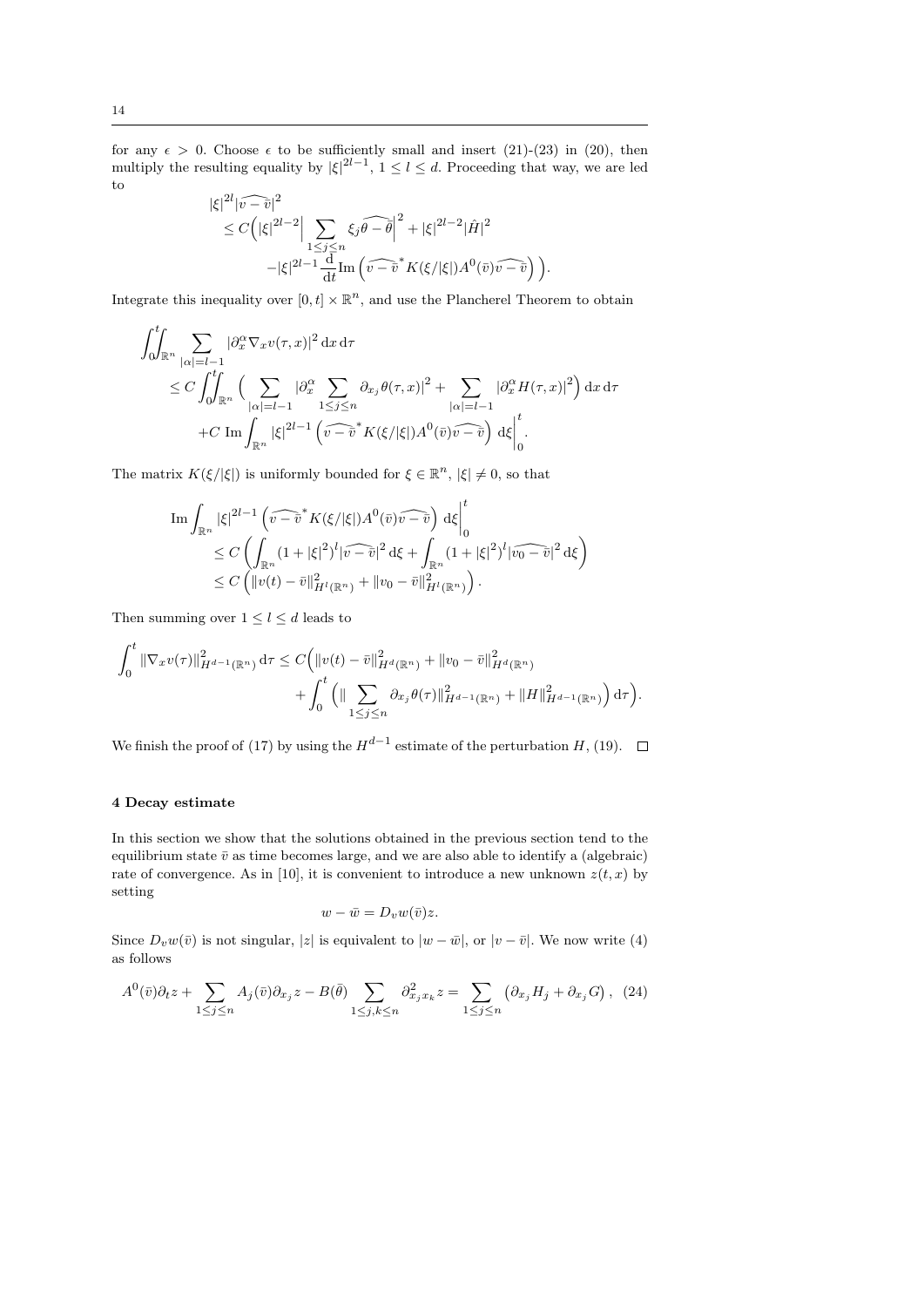where in the left hand side we make the linearized operators appear, with  $A^0(\bar{v})$ ,  $A_j(\bar{v})$ ,  $1 \leq j \leq n$ , and  $B(\bar{\theta})$  the matrices defined in Section 2, evaluated at the constant state  $\bar{v}$ . In the right hand side, the functions  $H_j$  and G are defined by

$$
H_j = -D_v U(\bar{v})^t (F_j(w) - F_j(\bar{w}) - D_w F_j(\bar{w})(w - \bar{w})),
$$
  
\n
$$
G = D_v U(\bar{v})^t (0, 0, \sum_{1 \le k \le n} (D_w g(w) - D_w g(\bar{w})) w_{x_k})^t,
$$

with  $g(w) = \kappa \theta^4$ .

Let us set

$$
\Phi(\xi) = -\{A^0(\bar{v})\}^{-1} \left[ \sum_{1 \leq j \leq n} i\xi_j A_j(\bar{v}) + \sum_{1 \leq j,k \leq n} B(\bar{\theta}) \xi_j \xi_k \right].
$$

We define the following family of operators, parametrized by the time variable.

$$
h \longmapsto e^{t\Phi} h = \mathcal{F}^{-1} \left[ e^{t\Phi(\xi)} \widehat{h}(\xi) \right] = \frac{1}{(2\pi)^{n/2}} \int_{\mathbb{R}^n} e^{t\Phi(\xi)} \widehat{h}(\xi) e^{ix \cdot \xi} d\xi.
$$

Actually, by using the Fourier transform, we realize that  $e^{t\Phi}h$  is nothing but the solution to the following homogeneous linear equation

$$
\begin{cases} A^{0}(\bar{z})\partial_{t}z + \sum_{1 \leq j \leq n} A_{j}(\bar{v})\partial_{x_{j}}z - B(\bar{\theta}) \sum_{1 \leq j,k \leq n} \partial_{x_{j}x_{k}}^{2}z = 0, \\ z(0,x) = h(x). \end{cases}
$$
(25)

Then, we obtain the solution to (24) as the fixed point of the Duhamel formula

$$
z(t,x) = e^{t\Phi} z_0 + \int_0^t e^{(t-\tau)\Phi} \{A^0(\bar{v})\}^{-1} \sum_{1 \le j \le n} \left(\partial_{x_j} H_j + \partial_{x_j} G\right) d\tau, \tag{26}
$$

where  $z_0(x)$  is the initial data  $z_0 = {D_v w(\bar{v})}^{-1} (w_0(x) - \bar{w})$ . The analysis of the asymptotic trend to equilibrium then relies on the following properties of the operator  $e^{t\Phi}$ .

### Lemma 4 The following assertions hold

i) For any  $h \in C_c^{\infty}(\mathbb{R}^n)$ ,  $t \geq 0$  and any multi-index  $\alpha \in \mathbb{N}^n$ , we have

$$
\partial_x^{\alpha} \left( e^{t\Phi} h \right) = e^{t\Phi} \left( \partial_x^{\alpha} h \right). \tag{27}
$$

ii) There exists two positive constants  $C, c > 0$  such that for any  $h \in C_c^{\infty}(\mathbb{R}^n)$ ,  $t \geq 0$ and any multi-index  $\alpha \in \mathbb{N}^n$ , we have

$$
\|\partial_x^{\alpha} (e^{t\Phi} h)\|_{L^2(\mathbb{R}^n)} \le C \Big(e^{-ct} \|\partial_x^{\alpha} h\|_{L^2(\mathbb{R}^n)} + (1+t)^{-n/4 - |\alpha|/2} \|h\|_{L^1(\mathbb{R}^n)} \Big). \tag{28}
$$

We shall also need the following quite elementary estimates.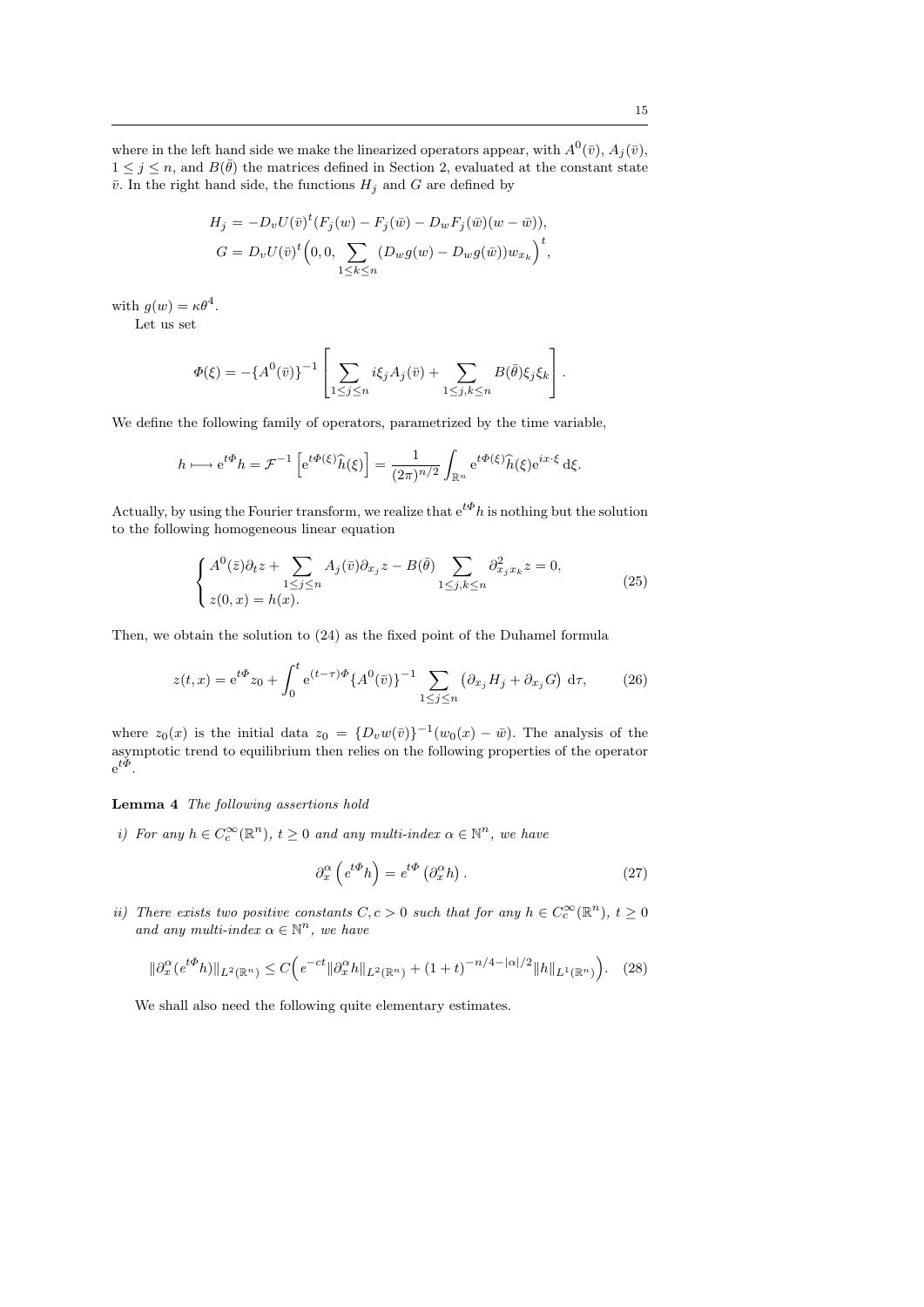**Lemma 5** Let  $n \in \mathbb{N}$ ,  $n \neq 0$  and  $c > 0$ . There exist a positive constant L which depends on n and c such that for any  $t > 0$  we have

$$
\int_0^t e^{-c(t-\tau)} (1+\tau)^{-\frac{n}{4}} d\tau \le L(1+t)^{-\frac{n}{4}},\tag{29}
$$

$$
\int_0^t (1+t-\tau)^{-\frac{n}{4}-\frac{1}{2}} (1+\tau)^{-\frac{n}{2}} d\tau \le L(1+t)^{-\frac{n}{4}}.
$$
 (30)

We postpone the proof of Lemma 4 and 5 to the Appendix. For the time being, let us show how they can be used to derive the decay estimate in Theorem 2. Proof of Theorem 2. Let us set

$$
M(t) = \sup_{\tau \in [0,t]} (1+\tau)^{\frac{n}{4}} \|z(\tau)\|_{H^{d-1}(\mathbb{R}^n)}.
$$

We wish to show that  $M(t)$  remains bounded for all  $t \in \mathbb{R}^+$  provided the quantity

$$
E_s = \|v_0 - \bar{v}\|_{H^d(\mathbb{R}^n)} + \|v_0 - \bar{v}\|_{L^1(\mathbb{R}^n)}
$$

is sufficiently small. Theorem 1 and the definition of the variable  $z$  already tell us that

$$
||z(t)||_{H^d(\mathbb{R}^n)} \le c||w(t) - \bar{w}||_{H^d(\mathbb{R}^n)} \le CE_s
$$

holds. Next, let  $\alpha \in \mathbb{N}^n$  with  $|\alpha| = l \leq d - 1$ . We apply  $\partial_x^{\alpha}$  to (26), and then evaluate the  $L^2$ -norm:

$$
\|\partial_x^{\alpha} z(t)\|_{L^2(\mathbb{R}^n)} \le \|\partial_x^{\alpha} (e^{t\Phi} z_0)\|_{L^2(\mathbb{R}^n)} + \int_0^t \|\partial_x^{\alpha} e^{(t-\tau)\Phi} \{A^0(\bar{v})\}^{-1} \sum_{1 \le j \le n} \partial_{x_j} (H_j + G) \|_{L^2(\mathbb{R}^n)} d\tau, \tag{31}
$$

where we used (27). Then we use (28) to estimate the terms in the right hand side of (31). The first term is dominated by

$$
C\Big(e^{-ct} \|\partial_x^{\alpha} z_0\|_{L^2(\mathbb{R}^n)} + (1+t)^{-n/4-|\alpha|/2} \|z_0\|_{L^1(\mathbb{R}^n)} \Big) \le C(1+t)^{-n/4} E_s,
$$

while the second term can be estimated by

$$
C\Big(\int_0^t e^{-c(t-\tau)} \|\partial_x^{\alpha} \sum_{1 \le j \le n} \partial_{x_j} (H_j + G) \|_{L^2(\mathbb{R}^n)} d\tau + \int_0^t (1 + t - \tau)^{-\frac{n}{4} - \frac{1}{2}} \sum_{1 \le j \le n} \|H_j + G\|_{L^1(\mathbb{R}^n)} d\tau\Big)
$$

where (27) has been used again. Insert this information in (31) and sum over  $|\alpha| = l$ and  $0 \leq l \leq d-1$ ; we obtain

$$
||z(t)||_{H^{d-1}(\mathbb{R}^n)} \leq C \Big( (1+t)^{-n/4} E_s + \int_0^t e^{-c(t-\tau)} \|\sum_{1 \leq j \leq n} \partial_{x_j} (H_j + G) \|_{H^{d-1}(\mathbb{R}^n)} d\tau + \int_0^t (1+t-\tau)^{-n/4-1/2} \|\sum_{1 \leq j \leq n} H_j + G \|_{L^1(\mathbb{R}^n)} d\tau \Big).
$$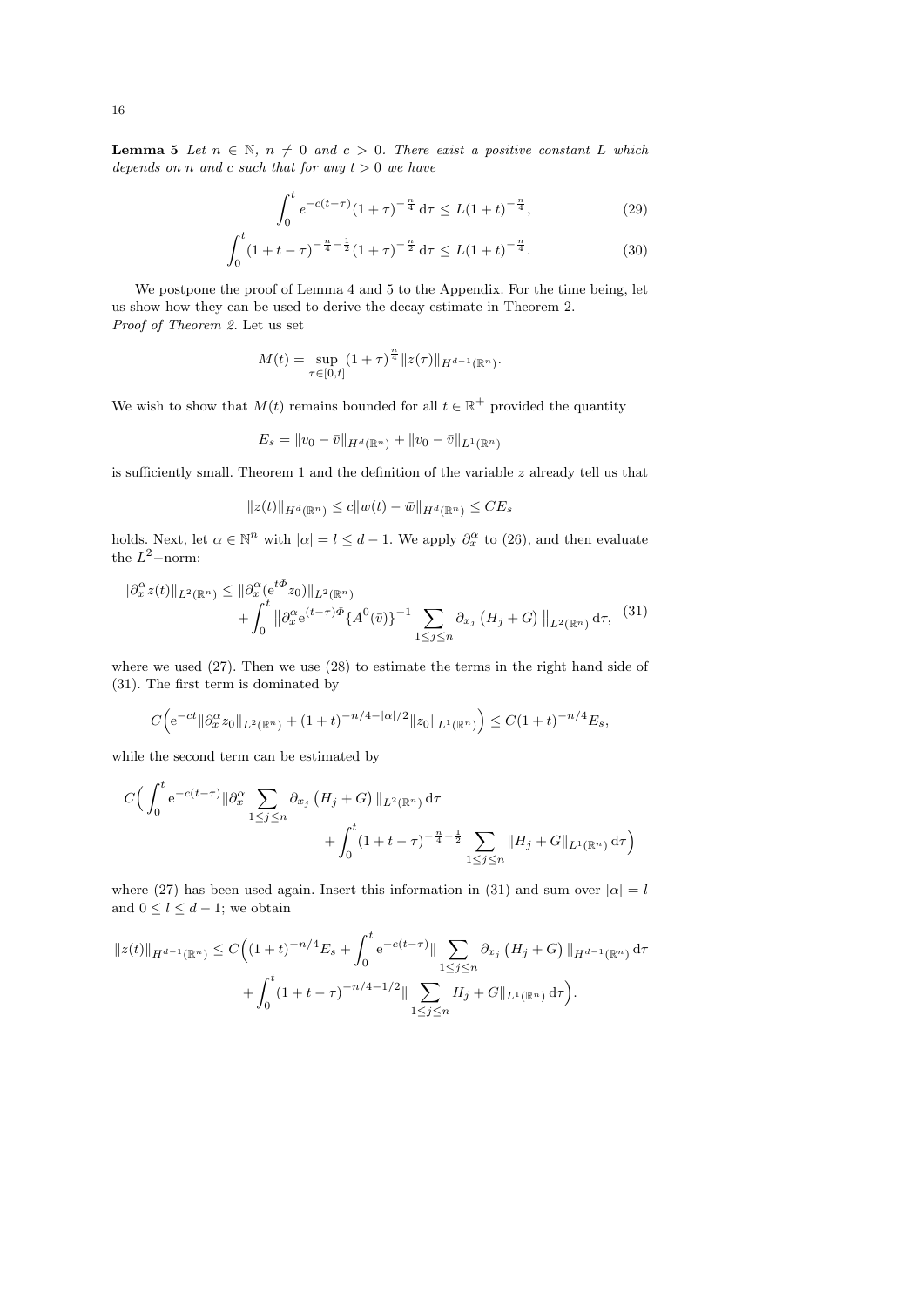Coming back to the definition of  $H_j$  and  $G$ , we have

$$
\|\sum_{1\leq j\leq n}\partial_{x_j}H_j\|_{H^{d-1}(\mathbb{R}^n)} \leq C\|w-\bar{w}\|_{H^{d-1}(\mathbb{R}^n)}\|\nabla_x w\|_{H^{d-1}(\mathbb{R}^n)} \leq CE_s\|z(\tau)\|_{H^{d-1}(\mathbb{R}^n)}
$$
  

$$
\|\sum_{1\leq j\leq n}\partial_{x_j}G\|_{H^{d-1}(\mathbb{R}^n)} \leq C\|\theta-\bar{\theta}\|_{H^{d-1}(\mathbb{R}^n)}
$$
  

$$
\times \left(\|\sum_{1\leq j\leq n}\partial_{x_j}\theta\|_{H^{d-1}(\mathbb{R}^n)}^2 + \|\sum_{1\leq j\leq n}\partial_{x_j}\theta\|_{H^{d}(\mathbb{R}^n)}\right)
$$
  

$$
\leq CE_s\|z(\tau)\|_{H^{d-1}(\mathbb{R}^n)},
$$
  

$$
\|H_j\|_{L^1(\mathbb{R}^n)} \leq C\|w-\bar{w}\|_{L^2(\mathbb{R}^n)}^2 \leq C\|z(\tau)\|_{H^{d-1}(\mathbb{R}^n)}^2,
$$
  

$$
\|G\|_{L^1(\mathbb{R}^n)} \leq C\|\theta-\bar{\theta}\|_{L^2(\mathbb{R}^n)}\|\nabla_x\theta\|_{L^2(\mathbb{R}^n)} \leq C\|z(\tau)\|_{H^{d-1}(\mathbb{R}^n)}^2.
$$

Thus we arrive at

$$
||z(t)||_{H^{d-1}(\mathbb{R}^n)} \leq C(1+t)^{-\frac{n}{4}} E_s + CE_s \int_0^t e^{-c(t-\tau)} ||z(\tau)||_{H^{d-1}(\mathbb{R}^n)} d\tau
$$

$$
+ C \int_0^t (1+t-\tau)^{-\frac{n}{4}-\frac{1}{2}} ||z(\tau)||_{L^2(\mathbb{R}^n)}^2 d\tau.
$$

However for any  $0 \leq \tau \leq t$  we have  $||z(\tau)||_{H^{d-1}(\mathbb{R}^n)} \leq M(t)(1+\tau)^{-n/4}$ . Hence, we make use of Lemma 5 to establish that

$$
||z(t)||_{H^{d-1}(\mathbb{R}^n)} \leq C(1+t)^{-\frac{n}{4}} \left( E_s + E_s M(t) + M(t)^2 \right)
$$

holds. It implies

$$
M(t) \le CE_s + CE_s M(t) + CM(t)^2.
$$

If  $E_s$  is sufficiently small, the discriminant of the polynomial  $P(M) = CM^2 + (CE_s 1)M + CE_s$  is positive and P admits two positive roots. Therefore  $M(t)$  remains bounded by the smallest root. This ends the proof of Theorem 2.  $\Box$ 

# A Appendix: Proof of Lemma 4 and 5

We start with a point-wise estimate for the Fourier transform of the solution to the homogeneous system (25).

**Lemma 6** Let the hypothesis stated in Lemma 4 be satisfied. There exists  $C, c > 0$  such that

$$
|e^{t\Phi(\xi)}| \le Ce^{-c\lambda(\xi)t},\tag{32}
$$

for  $\xi \in \mathbb{R}^n$ ,  $t > 0$ , with  $\lambda(\xi) = \frac{|\xi|}{1 + |\xi|^2}$ .

*Proof* The Fourier transform of the solution  $z$  of (25) is

$$
\widehat{z}(t,\xi) = e^{t\Phi(\xi)}\widehat{h}(\xi).
$$

Thus (32) means

$$
|\widehat{z}(t,\xi)| \leq C \mathrm{e}^{-c\lambda(\xi)t} |\widehat{h}(\xi)|.
$$

Therefore, we apply the energy method in the Fourier space to the homogeneous system (25). Let us take the Fourier transform to (25). We have

$$
A^{0}(\bar{v})\hat{z}_{t} + i \sum_{1 \leq j \leq n} A_{j}(\bar{v})\xi_{j}\hat{z} + B(\bar{\theta}) \sum_{1 \leq j,k \leq n} \xi_{j}\xi_{k}\hat{z} = 0.
$$
 (33)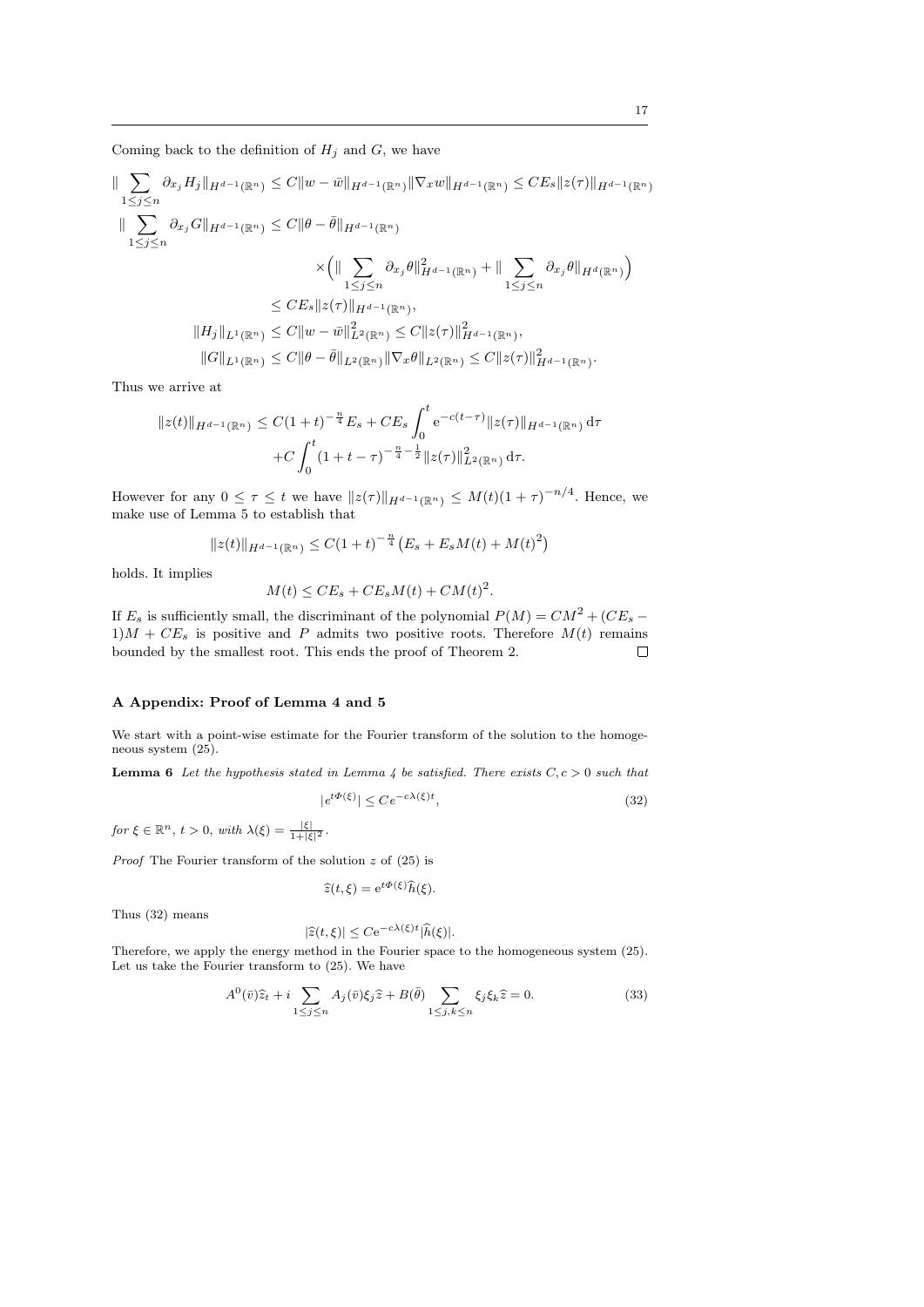Multiply (33) from the left by  $\hat{z}^*$ , the transposed conjugate of  $\hat{z}$ , and then take the real part of each term. We are led to of each term. We are led to

$$
\frac{1}{2} \left(\hat{z}^* A^0(\bar{v})\hat{z}\right)_t + 4\kappa \bar{\theta} \Big| \sum_{1 \le j \le n} \xi_j \hat{z}_{n+2} \Big|^2 = 0,\tag{34}
$$

where  $z_{n+2}$  denotes the last component of the vector variable z. For the derivation of the last equality we used the fact that the matrices  $A^0$ ,  $A_j$ ,  $j = 1, \dots, n$  are real symmetric. The next step uses the compensating matrix  $K(\xi/|\xi|),$  ( $|\xi| \neq 0$ ). We multiply (33) from the left by  $-i\hat{z}^*K(\xi/|\xi|)$ . Since  $K(\xi/|\xi|)A^0(\bar{v})$  is skew-symmetric, the matrix  $iK(\xi/|\xi|)A^0(\bar{v})$  is hermitian.<br>Thus by taking the real part of each term, we have Thus by taking the real part of each term, we have

$$
-\frac{1}{2}(\hat{z}^*iK(\xi/|\xi|)A^0(\bar{v})\hat{z})_t + |\xi|\hat{z}^*K(\xi/|\xi|)A(\xi/|\xi|)\hat{z} + \text{Im}\sum_{j,k}\hat{z}^*K(\xi/|\xi|)B(\bar{\theta})\xi_j\xi_k\hat{z} = 0. \quad (35)
$$

The properties of the compensating matrix allow to derive the following inequality

$$
\begin{aligned} |\xi|\widehat{z}^*K(\xi/|\xi|) \mathbb{A}(\xi/|\xi|) \widehat{z} &= |\xi|\widehat{z}^*\left([K(\xi/|\xi|) \mathbb{A}(\xi/|\xi|)\right] + \mathbb{B}(\xi/|\xi|)\right) \widehat{z} - |\xi|\widehat{z}^* \mathbb{B}(\xi/|\xi|) \widehat{z} \\ &\geq 2C_2|\xi||\widehat{z}|^2 - C_3 \frac{1}{|\xi|} |\sum_{1 \leq j \leq n} \xi_j \widehat{z}_{n+2}|^2. \end{aligned}
$$

Then using the Cauchy-Schwarz inequality yields

$$
\operatorname{Im} \sum_{j,k} \hat{\mathbf{z}}^* K(\xi/|\xi|) B(\bar{\theta}) \xi_j \xi_k \hat{\mathbf{z}} \ge -\epsilon |\xi| |\hat{\mathbf{z}}|^2 - C_{\epsilon} |\xi| |\sum_{1 \le j \le n} \xi_j \hat{z}_{n+2}|^2,
$$

where the small positive constant  $\epsilon$  can be chosen so that  $\epsilon \leq C_2$ . Using the above two inequalities in (35) we obtain

$$
-\frac{1}{2}(\hat{z}^*iK(\xi/|\xi|)A^0(\bar{v})\hat{z})_t + C_2|\xi||\hat{z}|^2 - C_4\left(\frac{1}{|\xi|} + |\xi|\right) \left|\sum_{1 \le j \le n} \xi_j \hat{z}_{n+2}\right|^2 \le 0. \tag{36}
$$

Finally we choose a small constant  $\varsigma>0$  which is determined by

$$
\varsigma C_4 \le 4\kappa \bar{\theta},
$$
  

$$
c_0|\varphi|^2 \le E_{\varsigma}[\varphi] \le C_0|\varphi|^2,
$$
 (37)

where  $E_{\varsigma}[\varphi]$  is defined by

$$
E_{\varsigma}[\varphi] = \varphi^* A^0(\bar{v})\varphi - \varsigma \frac{|\xi|}{1 + |\xi|^2} \varphi^* iK(\xi/|\xi|) A^0(\bar{v})\varphi.
$$

Recall that  $A^0(\bar{v})$  is symmetric and positive definite, thus the condition (37) can be fulfilled. With these preparations, let us multiply (36) by  $\varsigma |\xi|/(1 + |\xi|^2)$ , and add the resulting inequality to (34). We get

$$
\frac{1}{2}\{E_{\varsigma}[\widehat{z}]\}_{t} + c\lambda(\xi)E_{\varsigma}[\widehat{z}] \leq 0,
$$

where  $c = \varsigma c_0 C_2$  and  $\lambda(\xi) = |\xi|/(1 + |\xi|^2)$ . Solving this differential inequality yields

$$
E_{\varsigma}[\widehat{z}] \leq E_{\varsigma}[\widehat{h}] e^{-2c\lambda(\xi)t}.
$$

We conclude by using (37).

We are now ready to complete the proof of Lemma 4.

*Proof* Inequality (27) follows directly by applying  $\partial_x^{\alpha}$  to (25). Next we show (28). The Plancherel Theorem yields

$$
\|\partial_x^{\alpha}(e^{t\Phi}h)\|_{L^2(\mathbb{R}^n)} = \int_{\mathbb{R}^n} |i^{\alpha}\xi^{\alpha}e^{t\Phi(\xi)}\widehat{h}(\xi)|^2 d\xi \le C \int_{\mathbb{R}^n} |i^{\alpha}\xi^{\alpha}|^2 e^{-2c\lambda(\xi)t}|\widehat{h}(\xi)|^2 d\xi,
$$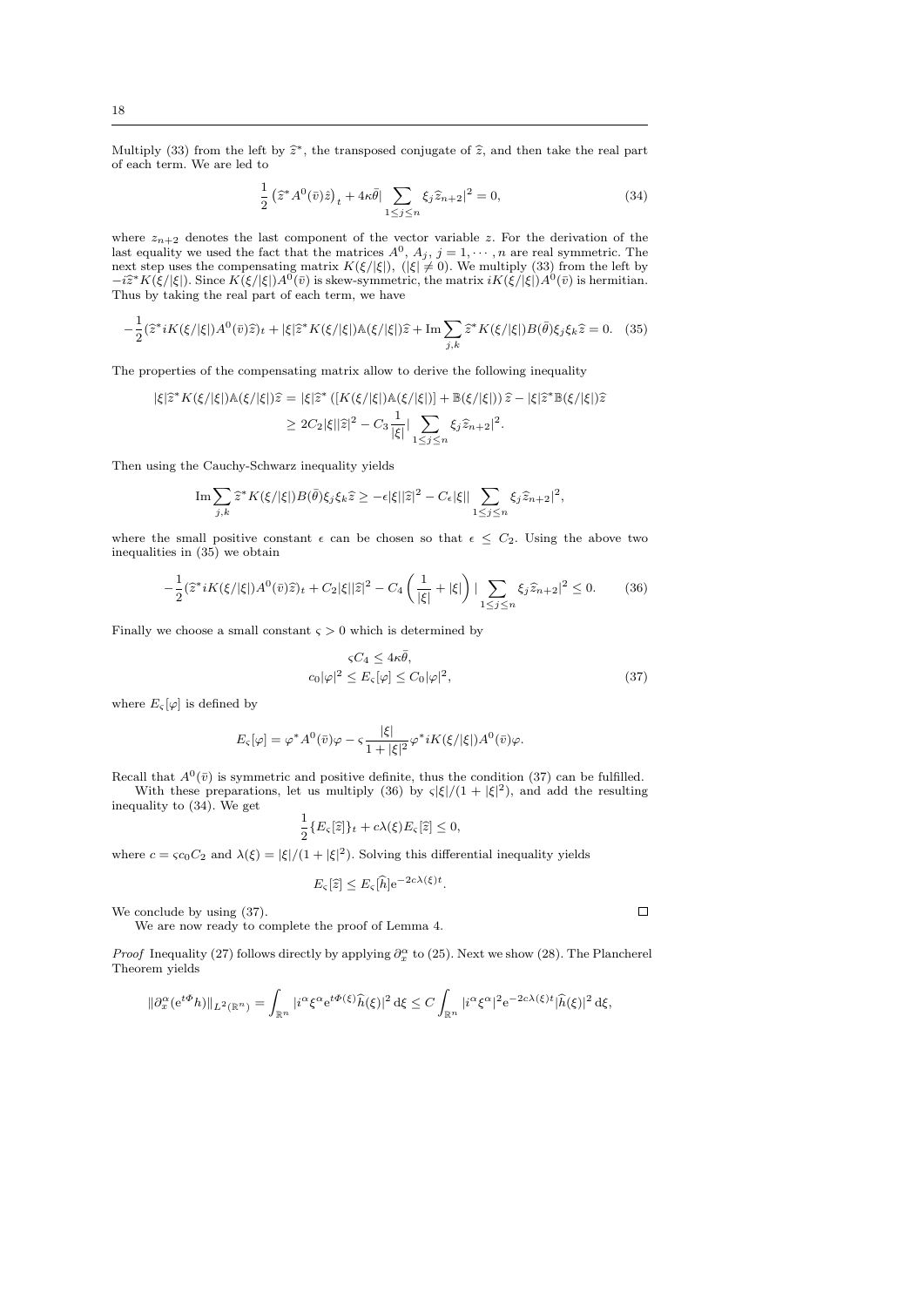$$
I_1 \leq C \int_{|\xi| \leq 1} |\xi|^{2|\alpha|} |\widehat{h}(\xi)|^2 e^{-c|\xi|^2 t} d\xi
$$
  
\n
$$
\leq C \|\widehat{h}\|_{L^{\infty}(\mathbb{R}^n)}^2 \int_{|\xi| \leq 1} |\xi|^{2|\alpha|} e^{-c|\xi|^2 t} d\xi
$$
  
\n
$$
\leq C \|h\|_{L^1(\mathbb{R}^n)}^2 (1+t)^{-|\alpha|-\frac{n}{2}}.
$$

If  $|\xi| \geq 1$ , we use  $\lambda(\xi) \geq \frac{1}{2}$  which leads to

$$
I_2 \leq C \mathrm{e}^{-ct} \int_{|\xi| \geq 1} |i^{\alpha} \xi^{\alpha}|^2 |\widehat{h}(\xi)|^2 \, \mathrm{d}\xi \leq C \mathrm{e}^{-ct} ||\partial_x^{\alpha} h||^2_{L^2(\mathbb{R}^n)}.
$$

We finish the proof of Lemma 4 by combining the estimates of  $I_1$  and  $I_2$ .

Proof of Lemma 5 Let us write

$$
\int_0^t e^{-c(t-\tau)} (1+\tau)^{-n/4} d\tau = \int_0^{t/2} e^{-c(t-\tau)} (1+\tau)^{-n/4} d\tau + \int_{t/2}^t e^{-c(t-\tau)} (1+\tau)^{-n/4} d\tau
$$
  

$$
\leq e^{-ct} \int_0^{t/2} e^{c\tau} d\tau + (1+t/2)^{-n/4} e^{-ct} \int_{t/2}^t e^{c\tau} d\tau
$$
  

$$
\leq \frac{1}{c} \left( e^{-ct/2} + (1+t/2)^{-n/4} \right)
$$

which leads readily to (29).

Let us prove (30) in the case  $n \geq 3$ . We introduce the change of variable  $\sigma = \sqrt{\frac{1+\tau}{2+t}}$  so that the integral to be investigated reads

$$
J(t) = \int_0^t (1+t-\tau)^{-n/4-1/2} (1+\tau)^{-n/2} d\tau = 2(2+t)^{-3n/4+1/2} \int_{\frac{1}{\sqrt{2+t}}}^{\sqrt{\frac{1+t}{2+t}}} \frac{\sigma^{1-n}}{(1-\sigma^2)^{n/4+1/2}} d\sigma.
$$

Without loss of generality we can we restrict ourselves to the situation where  $t \geq 2$ . Accordingly without loss of generality we can we restrict ourselves to the split we have  $1/\sqrt{2}+t \leq 1/2 \leq \sqrt{(1+t)/(2+t)}$  and we split

$$
J(t) = 2(2+t)^{-3n/4+1/2} \Big( \int_{\frac{1}{\sqrt{2+t}}}^{\frac{1}{2}} \dots d\sigma + \int_{1/2}^{\sqrt{\frac{1+t}{2+t}}} \dots d\sigma \Big)
$$
  
\n
$$
\leq 2(2+t)^{-3n/4+1/2} \Big( \left(\frac{4}{3}\right)^{n/4+1/2} \int_{\frac{1}{\sqrt{2+t}}}^{\frac{1}{2+t}} \frac{1}{\sigma^{n-1}} d\sigma + 2^{n-1} \int_{1/2}^{\sqrt{\frac{1+t}{2+t}}} \frac{d\sigma}{(1-\sigma^2)^{n/4+1/2}} \Big)
$$
  
\n
$$
\leq 2(2+t)^{-3n/4+1/2} \Big( \frac{(4/3)^{n/4+1/2}}{n-2} (2+t)^{n/2-1} + \frac{2^n}{n/4-1/2} \Big( 1 - \frac{1+t}{2+t} \Big)^{-n/4+1/2} \Big)
$$
  
\n
$$
\leq 2(2+t)^{-3n/4+1/2} \Big( \frac{(4/3)^{n/4+1/2}}{n-2} (2+t)^{n/2-1} + \frac{2^n}{n/4-1/2} (2+t)^{n/4-1/2} \Big)
$$
  
\n
$$
\leq C(n) (2+t)^{-3n/4+1/2} (2+t)^{n/2-1} \leq C(n) (1+t)^{-n/4-1/2}.
$$

The estimates in the cases of  $n = 1$  or  $n = 2$  can be obtained by direct computations. We skip the details the details.

Acknowledgements The work of the first author is supported in part by the Fundamental Research Funds for the Central Universities (B1020275), NSF of Hohai University (No.2008432811) and the NNSF of China (No. 10926162, No.10871059).